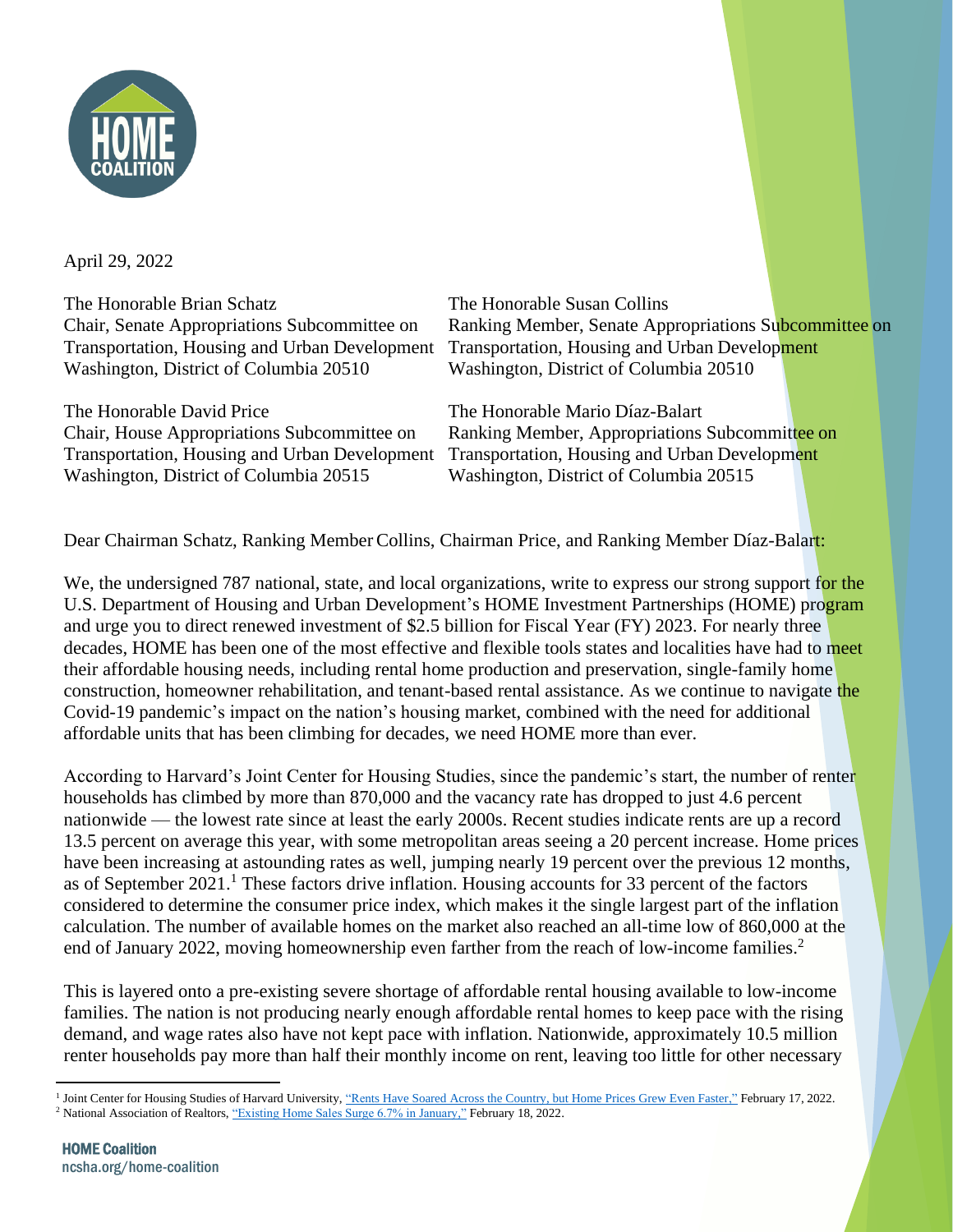expenses like food, healthcare, transportation, and higher education. Currently, there is a shortage of more than seven million affordable rental units for very low-income renters (those with incomes at or below 50 percent of the area median income) and extremely low-income renters (those with incomes at or below 30 percent AMI). There are only 60 affordable units available for every 100 very low-income renter households and 37 affordable units available for every 100 extremely low-income renter households.<sup>3</sup>

Simultaneously, right now there are significant barriers to constructing affordable housing. The National Association of Home Builders reports building material prices increased 15.9 percent in 2021.<sup>4</sup> This steep increase, combined with labor shortages and snarled supply chains, means affordable housing projects that were financially feasible now face financing gaps. These market forces have stalled rental housing developments in the pipeline as developers struggle to overcome financing gaps; starter homes lowincome working families can afford are less economically feasible to produce; and renters need more help paying ballooning rents.

To truly tackle housing inflation, we must add to the supply of affordable rental and for-sale housing. HOME is key to both. Since 1992, the program has supported over 1.34 million units of affordable housing for renters, home buyers, and homeowners — many of which are targeted to very low-income or extremely low-income households. Eighty-two percent of HOME rental units are occupied by very lowincome or extremely low-income renters, and more than half of the home buyers assisted through HOME earn less than 60 percent of AMI.

HOME is the most important federal financing source for soft funding in properties assisted by the Low-Income Housing Tax Credit (Housing Credit) and other programs. HOME makes many affordable housing developments financially feasible and allows deeper income targeting to serve persons experiencing homelessness, seniors, veterans, and persons with disabilities. A total of \$6.5 billion in HOME was invested in Housing Credit developments from 2010 to 2021, with HOME providing \$933,000 on average in each Housing Credit project.

HOME is also a smart investment — leveraging \$4.60 in public and private funds for every dollar in HOME funding — and has supported more than 1.95 million jobs and generated more than \$128 billion in local income, according to the HOME Coalition's recent analysis.

Not only is HOME central to the production and preservation of affordable housing, states and localities use HOME funding to provide support directly to renters, home buyers, and homeowners. Since 1992, HOME tenant-based rental assistance has been a crucial source of support for many individuals and families — and since the beginning of the pandemic, it has supported many unemployed and underemployed persons as they struggle to stay in their homes. HOME has supported over 403,000 households with rental assistance, with nearly 80 percent of recipients earning at or below 30 percent of AMI.

HOME also meets critical homeownership needs by allowing states and localities to provide down payment assistance to credit-worthy home buyers, offer lower mortgage interest rates to buyers, and assist homeowners to rehabilitate their properties to address safety and accessibility issues or allow them to age in place. No other federal program provides as flexible a financing source for addressing the housing needs of low-income families.

HOME is the only federal program that provides states and localities the resources and flexibility they

<sup>3</sup> National Low Income Housing Coalition, "The Gap: A Shortage of Affordable Rental Homes," March 2021.

<sup>4</sup> National Association of Home Builders[, "Building Materials Prices Increase 1.5% in December, Lumber Volatility at 75-Year High,"](https://eyeonhousing.org/2022/01/building-materials-prices-increase-1-5-in-december-lumber-volatility-at-75-year-high/) January 14, 2022.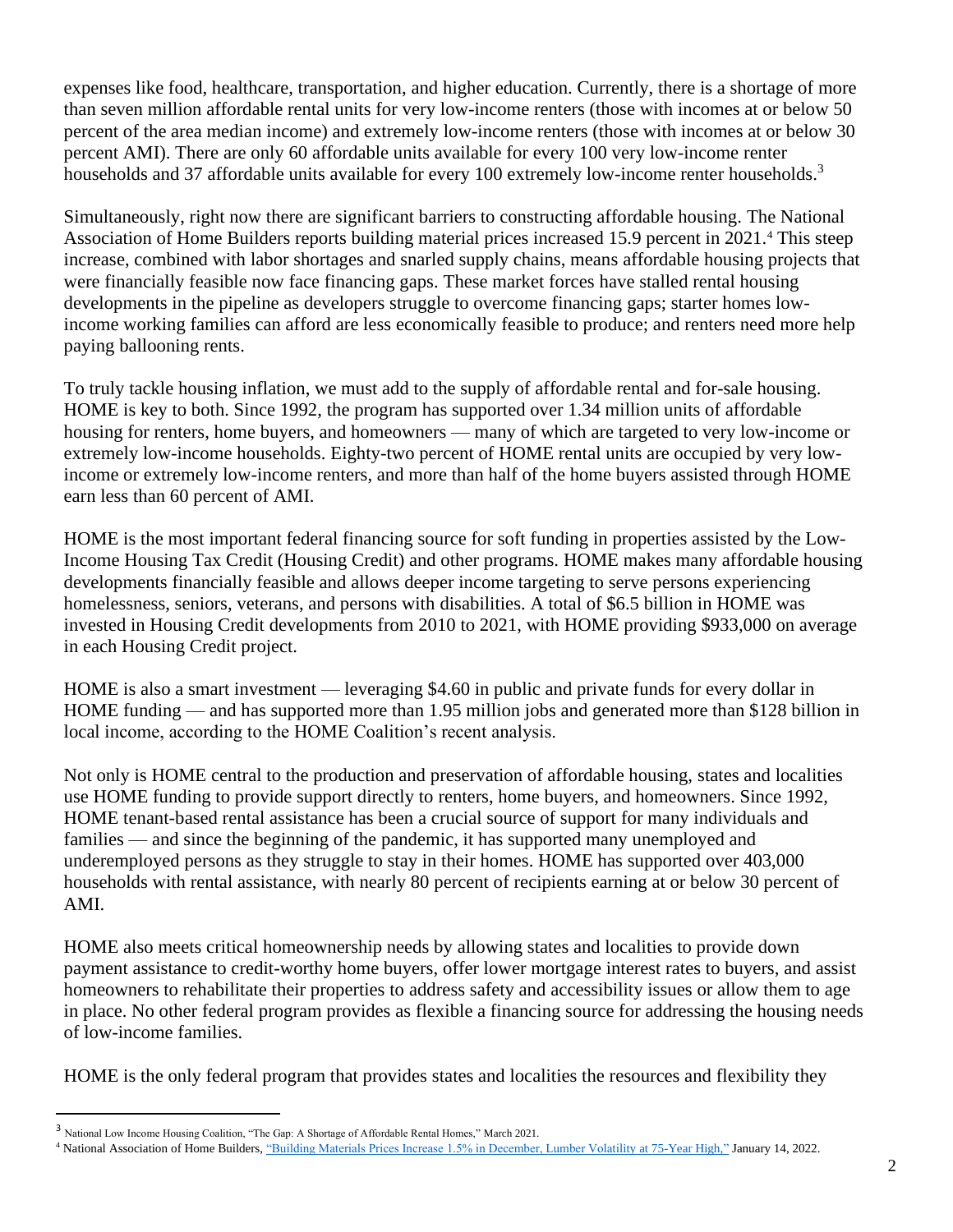need to meet both the supply and demand challenges of the affordable housing crisis, and we need it now more than ever. We urge you to continue to support the HOME program by providing a FY 2023 appropriation of at least \$2.5 billion.

If you have any questions about this letter, please contact Dana Bartolomei [\(dbartolomei@ncsha.org\)](mailto:dbartolomei@ncsha.org) with the National Council of State Housing Agencies, Josh Shumaker [\(jshumaker@coscda.org\)](mailto:jshumaker@coscda.org) with the Council of State Community Development Agencies, or Liz Osborn [\(losborn@enterprisecommunity.org\)](mailto:losborn@enterprisecommunity.org) at Enterprise Community Partners.

Sincerely,

## **National Organizations**

American Institute of Architects American Planning Association Cinnaire Citizens' Housing and Planning Association Corporation for Supportive Housing Council for Affordable and Rural Housing Council of Large Public Housing Authorities Council of State Community Development Agencies Enterprise Community Investment Enterprise Community Loan Fund Enterprise Community Partners Enterprise Preservation Corporation Fahe Grounded Solutions Network Habitat for Humanity International Healthcare Anchor Network Housing Assistance Council Housing Partnership Network Local Initiative Support Corporation Mercy Housing, Inc. National Apartments Association National Affordable Housing Management Association National Alliance of Community Economic Development Associations National Alliance to End Homelessness National Apartments Association National Association of Development Organizations National Association of Home Builders National Association for Latino Community Asset Builders National Association of Affordable Housing Lenders National Association of Counties National Association of Housing and Redevelopment Officials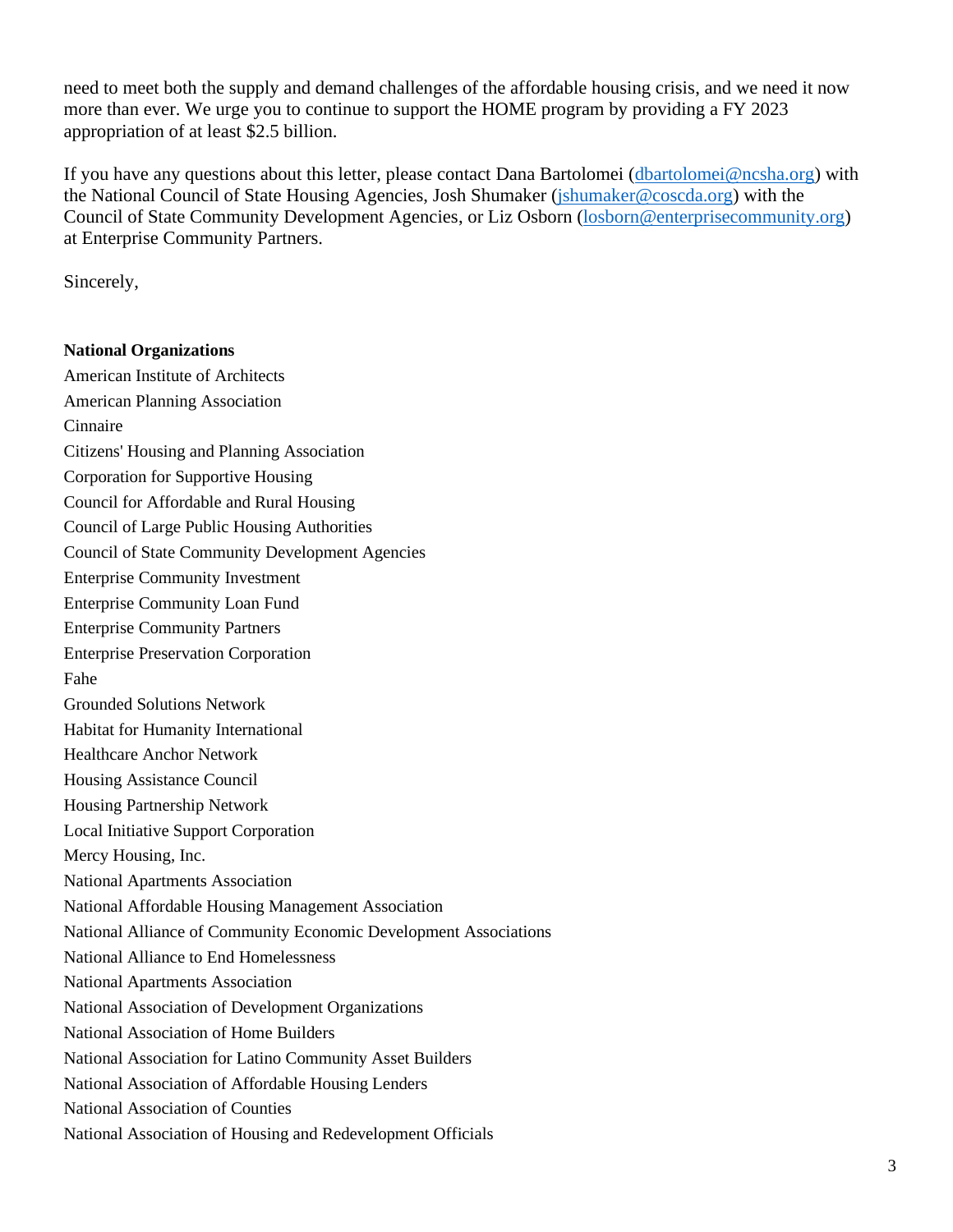National Association of Local Housing Finance Agencies National Association of Realtors National Association of Regional Councils National Community Development Association National Community Stabilization Trust National Council of State Housing Agencies National Housing Conference National Housing Trust National League of Cities National Leased Housing Association National Multifamily Housing Council National NeighborWorks Association National Rural Housing Coalition National Urban League National Working Positive Coalition NHT Communities Opportunity Finance Network PolicyLink Rebuilding Together Stewards of Affordable Housing for the Future The Arc of the United States The NHP Foundation The Community Builders, Inc. U.S. Conference of Mayors Volunteers of America

## **Alabama**

Community Action Partnership of North Alabama, Inc. Habitat for Humanity of Alabama Habitat for Humanity of Baldwin County Habitat for Humanity of Madison County Habitat for Humanity of Morgan County Hispanic Interest Coalition of Alabama Olympia Management, Inc.

### **Alaska**

Rural Alaska Community Action Program, Inc. Sitka Community Land Trust

## **Arkansas**

City of Fort Smith Delta Community Development and Law Center, Inc.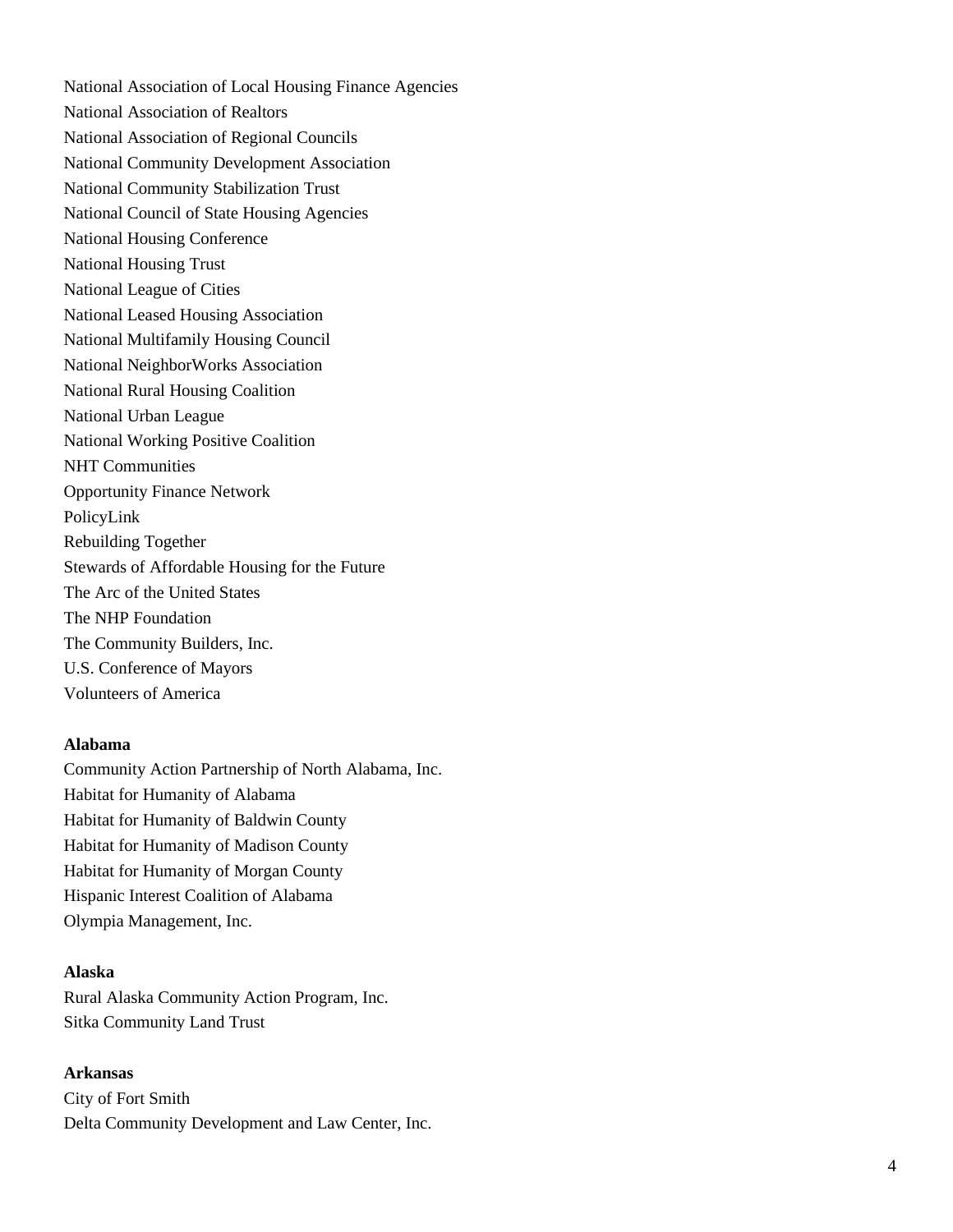Fort Smith Senior Center Heart to Heart Pregnancy Center In Affordable Housing, Inc. The Arc for the River Valley The Golden Rule Clothes Closets & More, Inc. University District Development Corporation

#### **Arizona**

Arizona Housing Coalition Campesinos Sin Fronteras Compass Affordable Housing Old Pueblo Community Services Pima County Sister Jose Women's Center Tierra Del Sol Housing Corporation TMM Family Services Town of Guadalupe

#### **California**

A Community of Friends AMCAL Multi -Housing, Inc. ASIAN, Inc. California Department of Housing and Community Development Cabrillo Economic Development Corporation California Center for Rural Policy California Coalition for Rural Housing California Community Economic Development Association California Housing Consortium City of Redding City of Redding Housing Division Community Housing Improvement Program (CHIP) Community Revitalization and Development Corporation EAH Housing Eugene Burger Management Corporation Family Care Network Habitat for Humanity of Butte County Habitat for Humanity of California Habitat for Humanity of Greater Los Angeles Habitat for Humanity of Greater Sacramento Habitat for Humanity of Greater San Francisco Habitat for Humanity of San Gabriel Valley Habitat for Humanity of Solano -Napa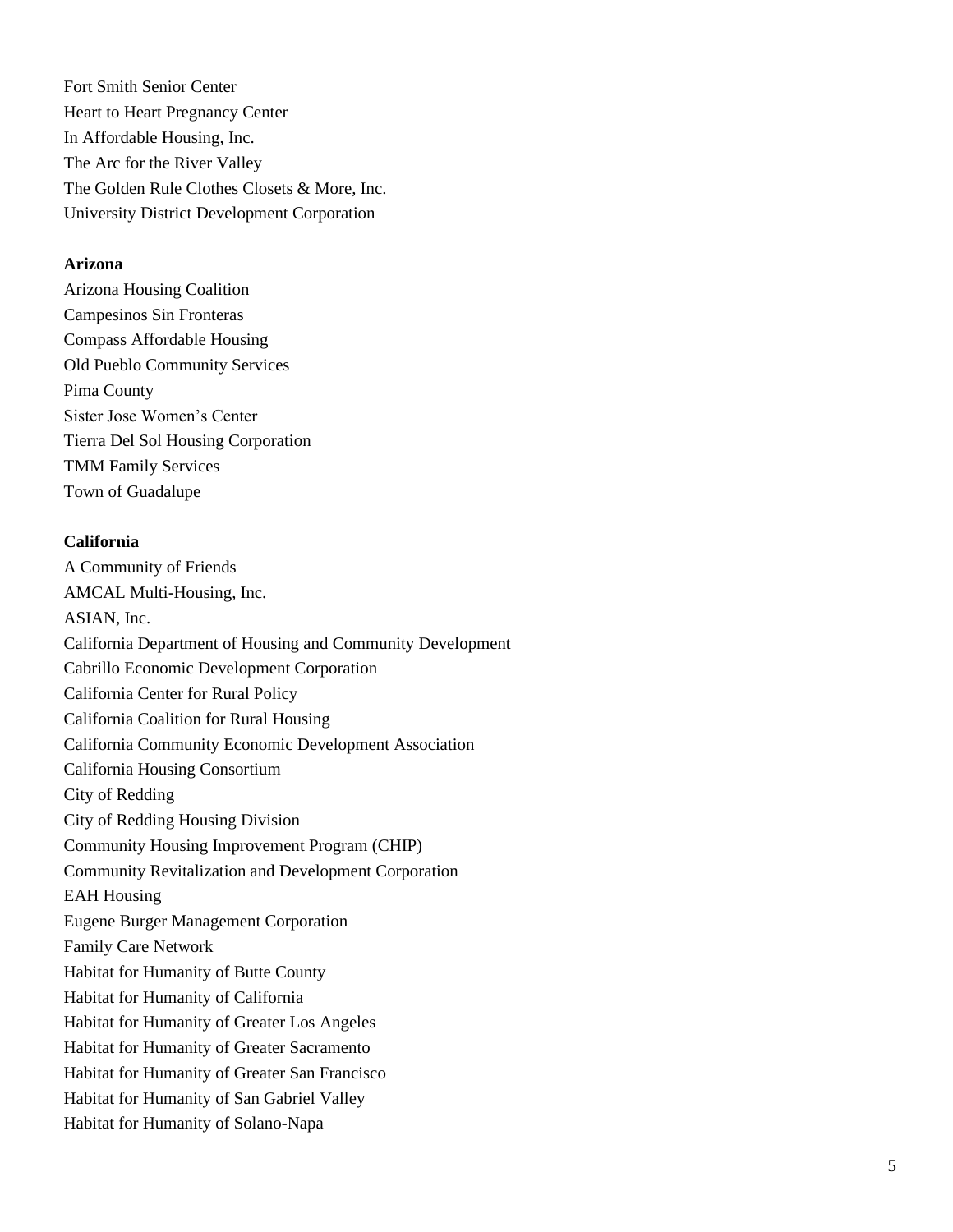Habitat for Humanity of the Coachella Valley HOPE, Inc. Housing Authority of the City of Alameda Housing Authority of the City of Santa Barbara Housing Choices Lanterman Housing Alliance Linc Housing Mammoth Lakes Housing, Inc. Many Mansions Mutual Housing California Napa Valley Community Housing Our Town St Helena Pacific National Development S.Y. Lee Associates Self-Help Enterprises SV@HOME Tenderloin Neighborhood Development Corporation The Greater Works House, Inc. U.S. Vets Homeless Feeding & Housing Services West Hollywood Community Housing Corporation Women Organizing Resources, Knowledge and Services

### **Colorado**

BehaviorSpan City of Colorado Springs Colorado Coalition for the Homeless Habitat for Humanity of Metro Denver Habitat for Humanity of Western Colorado Oweesta Corporation Senior Support Services

### **Connecticut**

Capitol Region Council of Governments Hartford Foundation for Public Giving Inspirica Inc. Kent Affordable Housing, Inc. Neighborhood Housing Services of New Haven Partners in Healthy Communities Partnership for Strong Communities Trout Brook Realty Advisors LLC West Hartford Housing Authority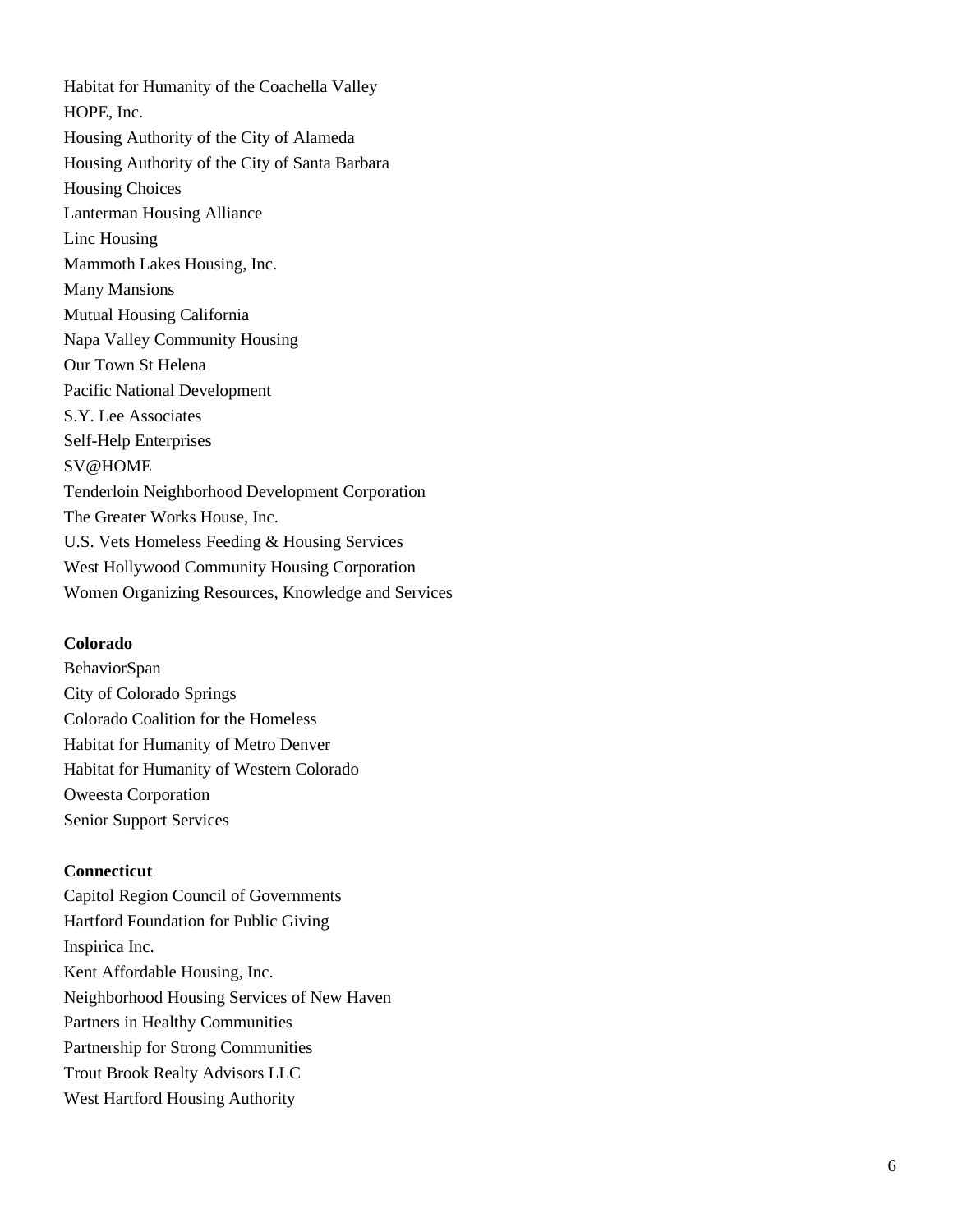## **District of Columbia**

Coalition for Non Profit Housing and Economic Development Community Connections Douglass Community Land Trust Greater Washington Urban League Housing Association of Nonprofit Developers Jubilee Housing Renascence Group TRJ Gould Development LLC.

#### **Delaware**

Better Homes of Seaford, Inc. Habitat for Humanity of Central Delaware Interfaith Community Housing of Delaware, Inc. **NCALL** 

#### **Florida**

Affordable Homeownership Foundation, Inc. Cazo Construction Corporation City of Miami Cornerstone Housing, Inc. Florida Alliance for Community Solutions, Inc. Florida Alliance of CDCs, Inc. Florida Housing Coalition H.O.M.E.S., Inc. Habitat for Humanity of Lee and Hendry Counties Habitat for Humanity of Martin County Habitat for Humanity of the Chipola Area Habitat for Humanity of West Volusia Lee County Housing Development Corporation Legal Aid Service of Broward County Metro North Community Development Corporation National Housing Services of South Florida Neighborhood Housing Services of South Florida Neighborhood Renaissance, Inc. New Urban Development, LLC Redevelopment Group of South Florida Senior Serve South Florida Community Land Trust Stone Soup Development Tampa Bay Community Development Corporation Trailblazers Unlimited, Inc.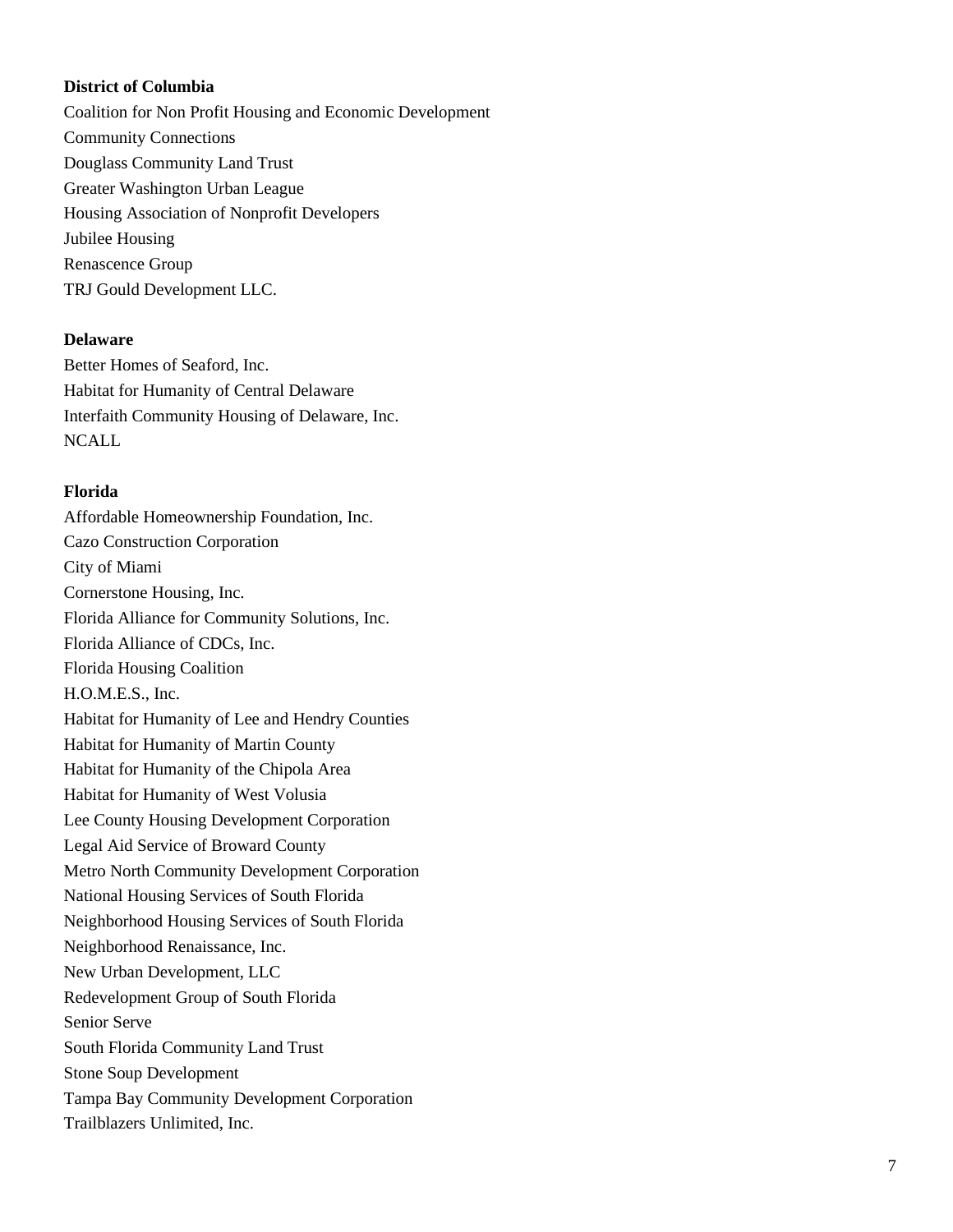## **Georgia**

Atlanta Neighborhood Development Partnership, Inc. City of Albany City of Warner Robins Community Outreach Training Center, Inc. E. Wallace Strategies, LLC Georgia Advancing Communities Together, Inc. Habitat for Humanity of Northwest Metro Atlanta Laney Walker Development Corporation M7ven Supportive Housing and Development Group Inc Nehemiah Project Community Development Corporation Neighborhood Improvement Association NeighborWorks Columbus Sand Hills Urban Development Southwest Georgia United Statewide Independent Living Council of Georgia

### **Hawaii**

Hawaii Habitat for Humanity Association Hawaii HomeOwnership Center

## **Idaho**

Boise/Ada County Homeless Coalition Gary E. Hanes & Associates, LLC Habitat for Humanity of the Idaho Falls Area NeighborWorks Pocatello

### **Illinois**

Bickerdike Redevelopment Corporation Casa Kirk, Inc. Chicago Rehab Network Chicago Urban League City of Evanston Claretian Associates Cook County Housing Authority Habitat for Humanity of Chicago Habitat for Humanity of LaSalle, Bureau & Putnam Counties Housing Action Illinois Housing Authority of Cook County Illinois Housing Council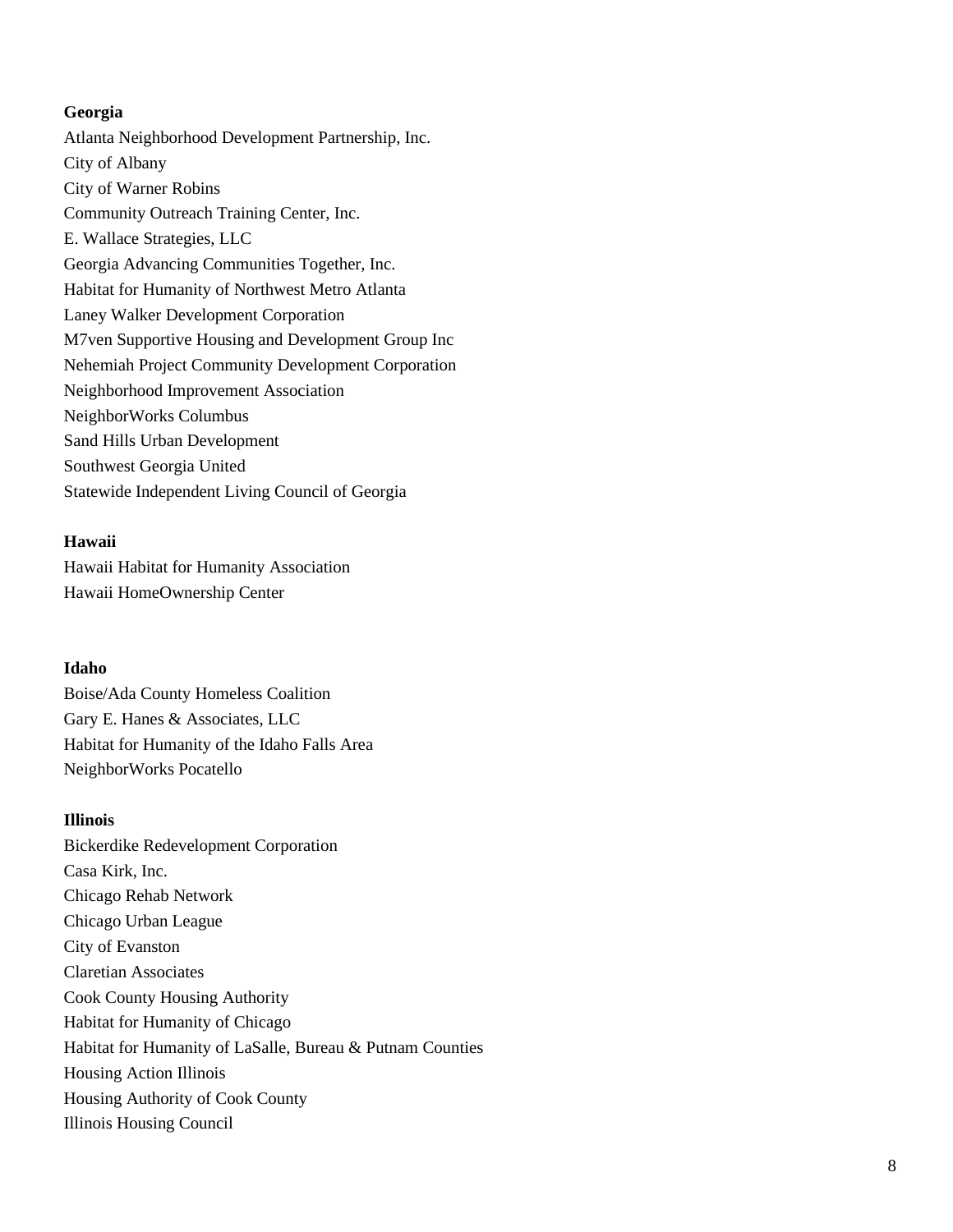Room to Bloom, Inc Senior Health Information Network Villa Guadalupe

#### **Indiana**

Affordable Housing Association of Indiana Carpenter Realtors, Inc. City of Evansville, Department of Metro Development Glenn Lewzader-Realtor Habitat for Humanity of Greater Indy Habitat for Humanity of Indiana Habitat for Humanity of Jefferson County Habitat for Humanity of Starke and Pulaski Counties Housing Partnerships, Inc. – Thrive Alliance LaCasa of Goshen Inc Lafayette Neighborhood Housing Services, Inc. Lafayette Urban Ministry Mapleton Fall Creek Development Corporation Merchants Affordable Housing Corporation Pathfinder Services Southern Indiana Housing Community Development Corporation Watson Park Neighborhood Association

## **Iowa**

Habitat for Humanity of Iowa NeighborWorks Home Solutions Upper Des Moines Opportunity, Inc.

### **Kansas**

Community Housing of Wyandotte County (CHWC) Homestead Affordable Housing Homestead Community Development, Inc. Homestead Senior Residences Derby Homestead Senior Residences Haysville Homestead Senior Residences Wamego Jakub's Ladder, Inc. Prairie View Senior Residences, LLC Trinity Place Senior Residences, LLC

## **Kentucky**

Beattyville Housing & Development Central Christian Church Lexington Kentucky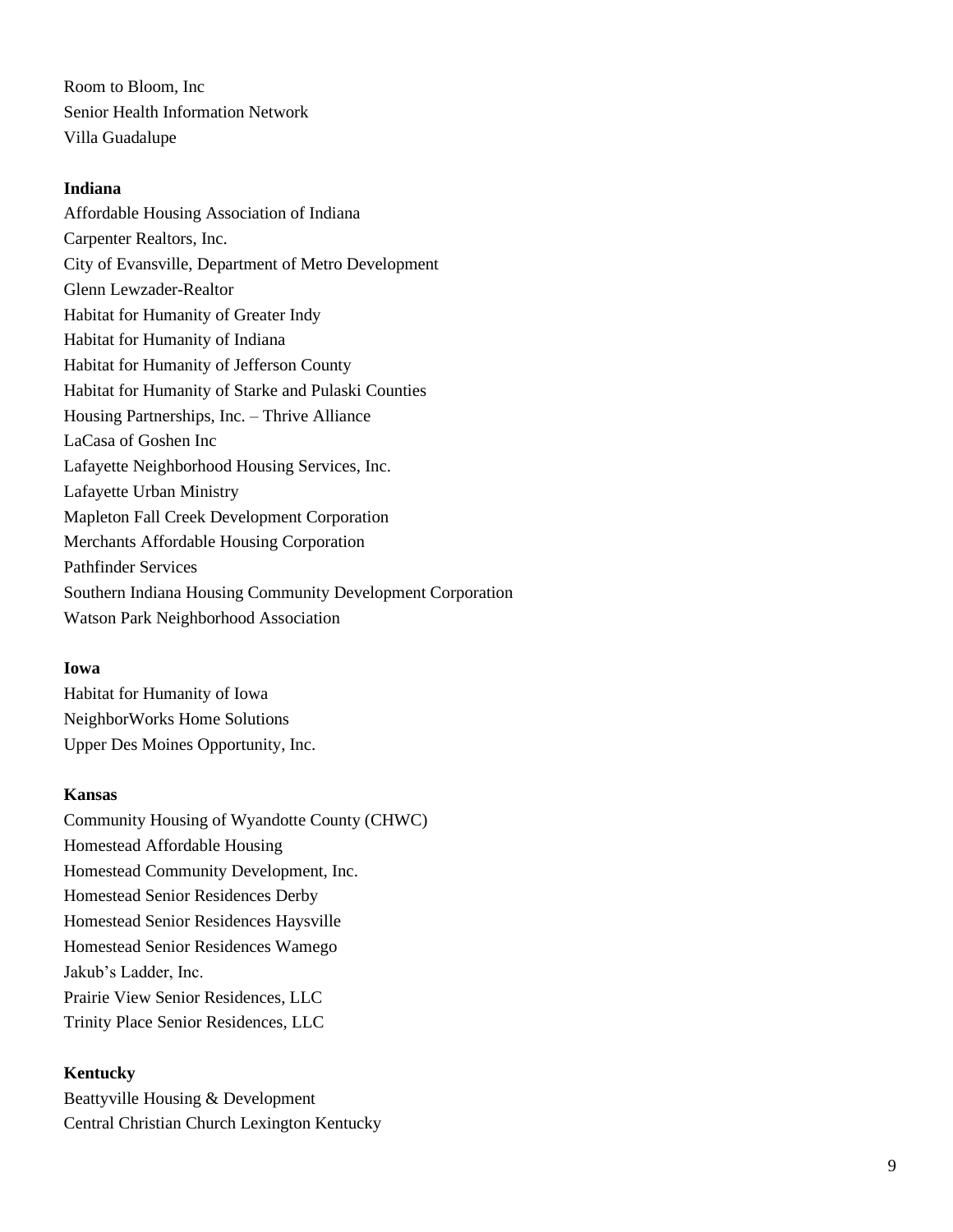Community Ventures Habitat for Humanity of Lexington Habitat for Humanity of Scott/Bourbon Counties Hope's Wings Domestic Violence, Inc. Partnership Housing, Inc. REBOUND, Inc. River City Housing, Inc.

### **Louisiana**

City of Alexandria Don Butler Development, LLC. Greater New Orleans Housing Alliance Habitat for Humanity New Orleans HousingLOUISIANA HousingNOLA Jane Place Neighborhood Sustainability Initiative, Inc. Magnolia Community Development Corporation Neighborhood Housing Services of New Orleans, Inc. New Orleans Redevelopment Authority Project Build a Future Providence Community Housing Southern United Neighborhoods Tangi Community Development Urban Focus Louisiana

## **Maine**

Coastal Enterprises, Inc. Community Housing of Maine Fair Tide Homeless Advocacy for All

## **Maryland**

Allegany County HRDC Centro de Apoyo Familia Coalition for Homeownership Preservation in Prince Georgia's County Community Development Network of Maryland Consumer Credit Counseling Services of Maryland Coppin Heights Community Development Corporation First Home Bank Frederick County Affordable Housing Council Georgetown University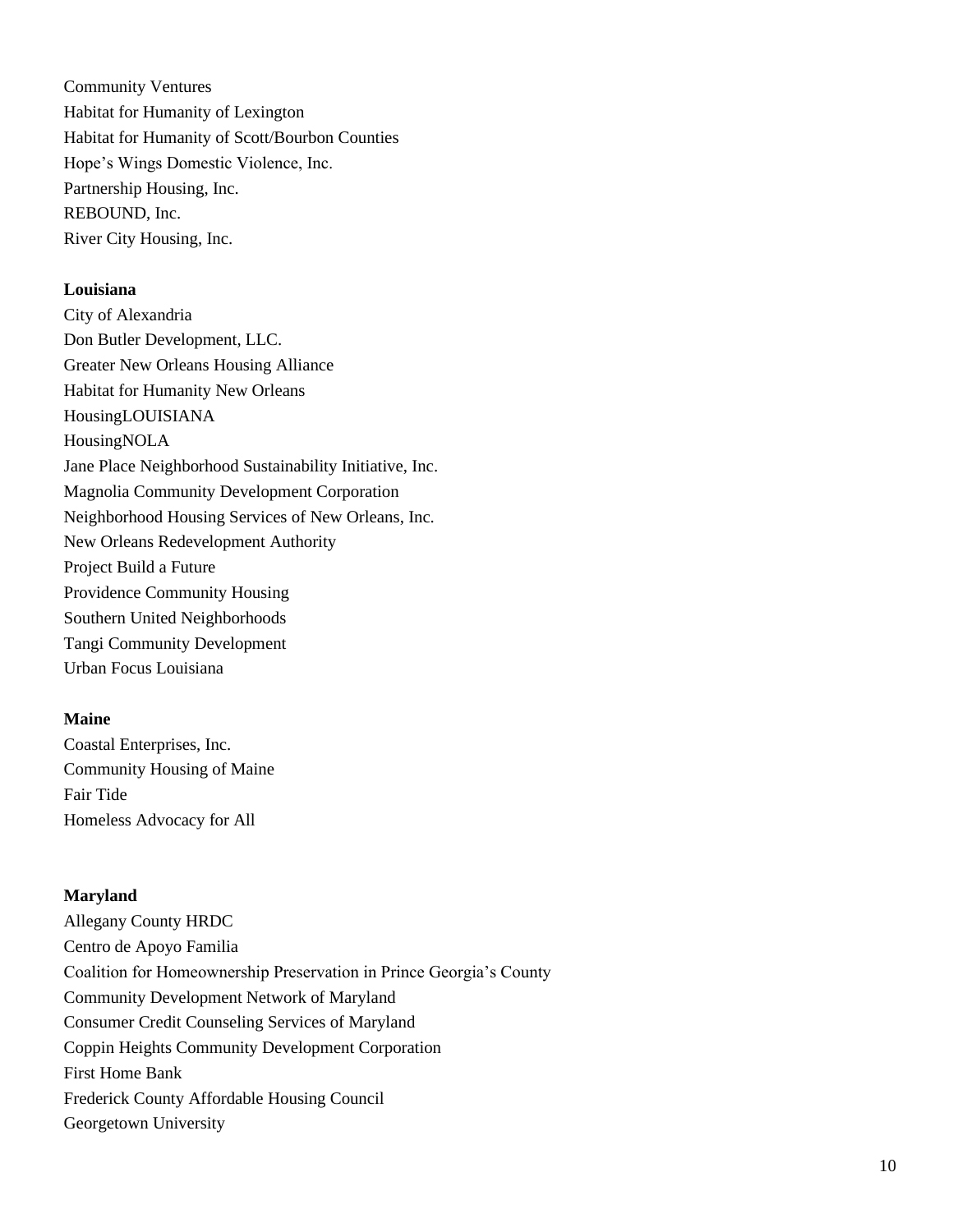Green & Healthy Homes Initiative, Inc Habitat for Humanity of Choptank Habitat for Humanity of Metro Maryland Harbel Housing Partnership HomeFree-USA Housing Initiative Partnership, Inc. Housing Options & Planning Enterprises, Inc. Interfaith Housing Alliance, Inc. Maryland Department of Housing & Community Development Neighborhood Housing Services of Baltimore, Inc. Neighborhood Service Center Our Mother's Land Project PLASE Sheridan Consulting, LLC WBC Development Corporation West Hills Community Association

#### **Massachusetts**

Alliance of Cambridge Tenants Andover Community Trust Asian Community Development Corporation Cambridge Neighborhood Apartment Housing Services Capstone Communities LLC City of Salem Department of Planning and Community Development Coalition for a Better Acre Domus Incorporated Families and Youth Initiative Franklin County Community Development Corporation Groundwork Lawrence Habitat for Humanity of Essex County Habitat for Humanity of Greater Springfield Home City Development, Inc. Homeowners Rehab, Inc. Housing Corporation of Arlington Housing Medford Lawrence CommunityWorks Massachusetts Association of Community Development Corporations Medford Community Housing New England Housing Network Preservation of Affordable Housing, Inc. Policy and Management Associates, Inc. Sisters of Providence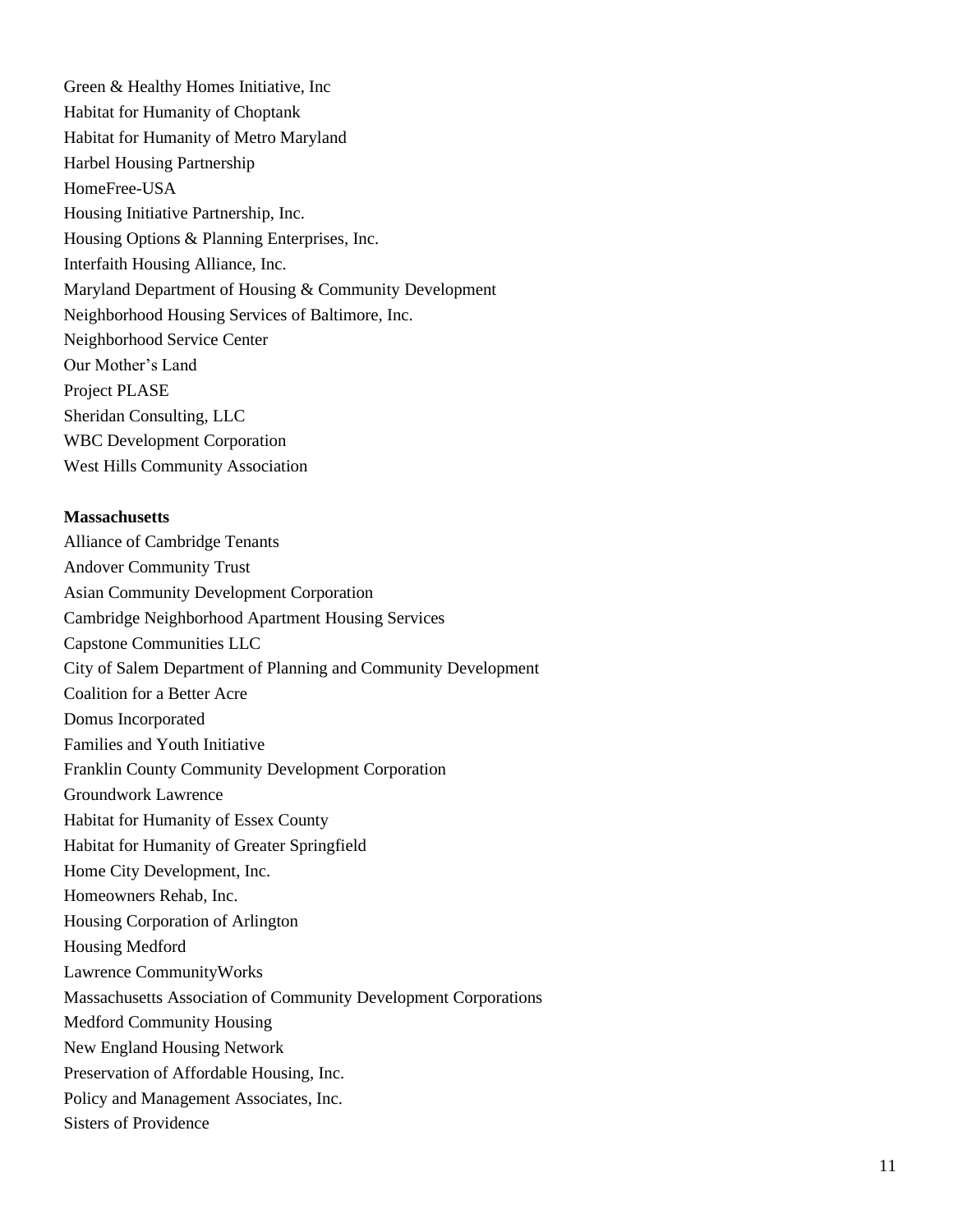Somerville Homeless Coalition Technical Assistance Collaborative, Inc. The Neighborhood Developers Town of Holbrook Community Development

## **Michigan**

City of Lighthouse Community Development Advocates of Detroit Community Economic Development Association of Michigan Finally United Corporation Habitat for Humanity Blue Water Habitat for Humanity of Clare County Habitat for Humanity of Kalamazoo Valley Habitat for Humanity of Kent County Habitat for Humanity of Michigan Habitat for Humanity Macomb County Habitat for Humanity of Northeast Michigan Habitat for Humanity of the Menominee River Ingham County Treasurer Michigan State Housing Development Authority New Development Corporation New Hope Community Development Non-Profit Housing Corporation U SNAP BAC NON PROFIT HOUSING CORPORATION

### **Minnesota**

Aeon City of Little Canada CommonBond Communities Dayton's Bluff Neighborhood Housing Services Habitat for Humanity of South Central Minnesota Habitat for Humanity Twin Cities Metropolitan Consortium of Community Developers Minnesota Housing Finance Agency Minnesota Housing Partnership Neighborhood Development Alliance One Roof Community Housing PRG, Inc. Project for Pride in Living, Inc. Sheridan Ventures

## **Mississippi**

BDT Housing Services Enterprise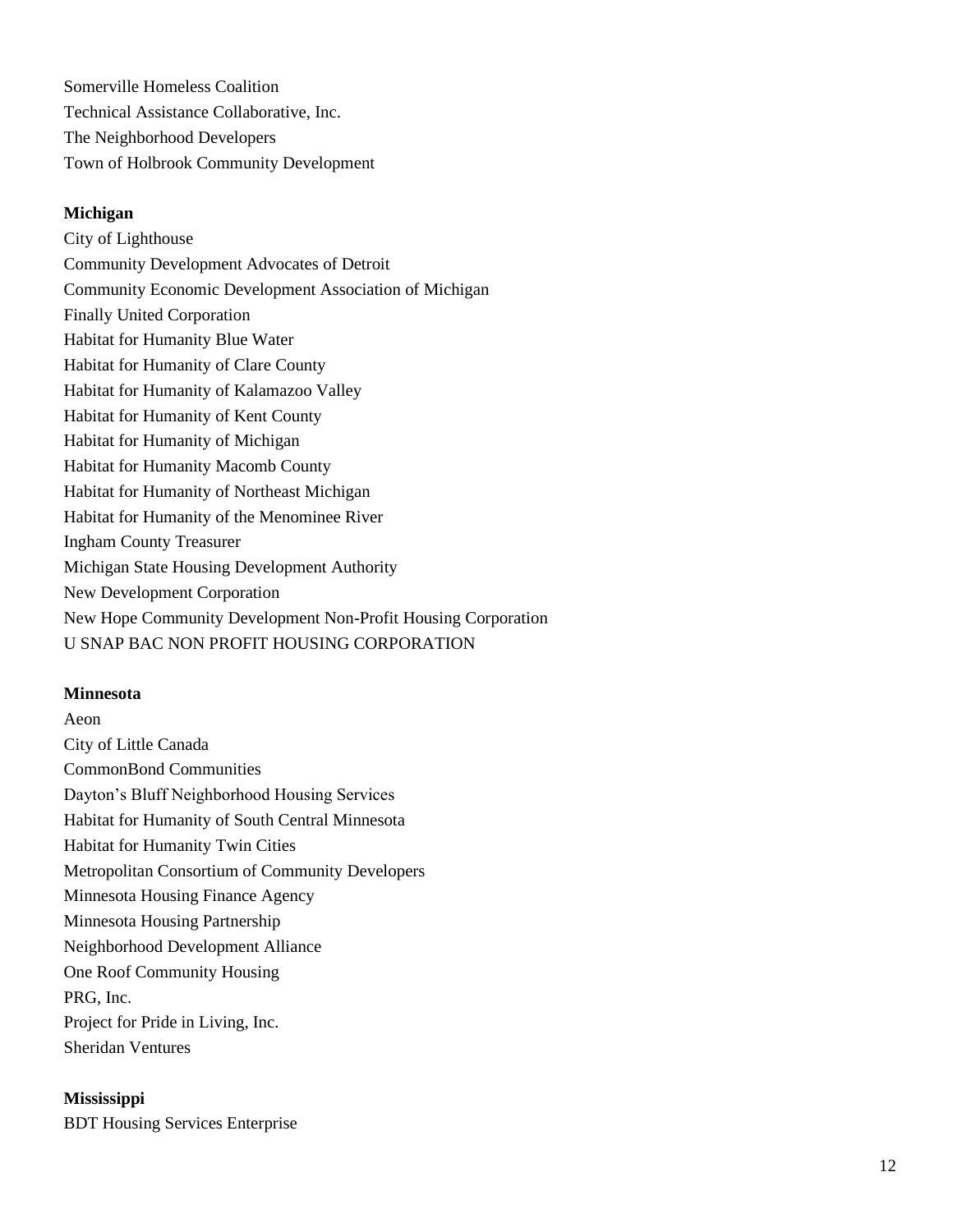City of Greenwood City of Shelby Covenant Faith Outreach Ministries-Covenant Community Development Corporation Delta Design Build Design Build Solutions Gregory and Associates, Inc. Habitat for Humanity of the Mississippi Gulf Coast Town of Sledge

#### **Missouri**

Beyond Housing Boonville Housing Authority Brunswick Housing Authority Cabool Housing Authority CBN Communities by Design Community Allies DeSales Community Development Empower Missouri Habitat for Humanity of Saint Louis Hispanic Economic Development Corporation Housing Authority of Joplin Housing Authority of the City of Columbia Independence Housing Authority Mexico Housing Authority Poplar Bluff Housing Authority Salem Housing Authority St. Louis Community Credit Union Urban Neighborhood Imitative Westside Housing Organization

#### **Montana**

GL Development Great Northern Development Corporation National Affordable Housing Network

#### **Nebraska**

NeighborWorks Lincoln NeighborWorks Northeast Nebraska

## **Nevada**

Nevada Rural Housing Authority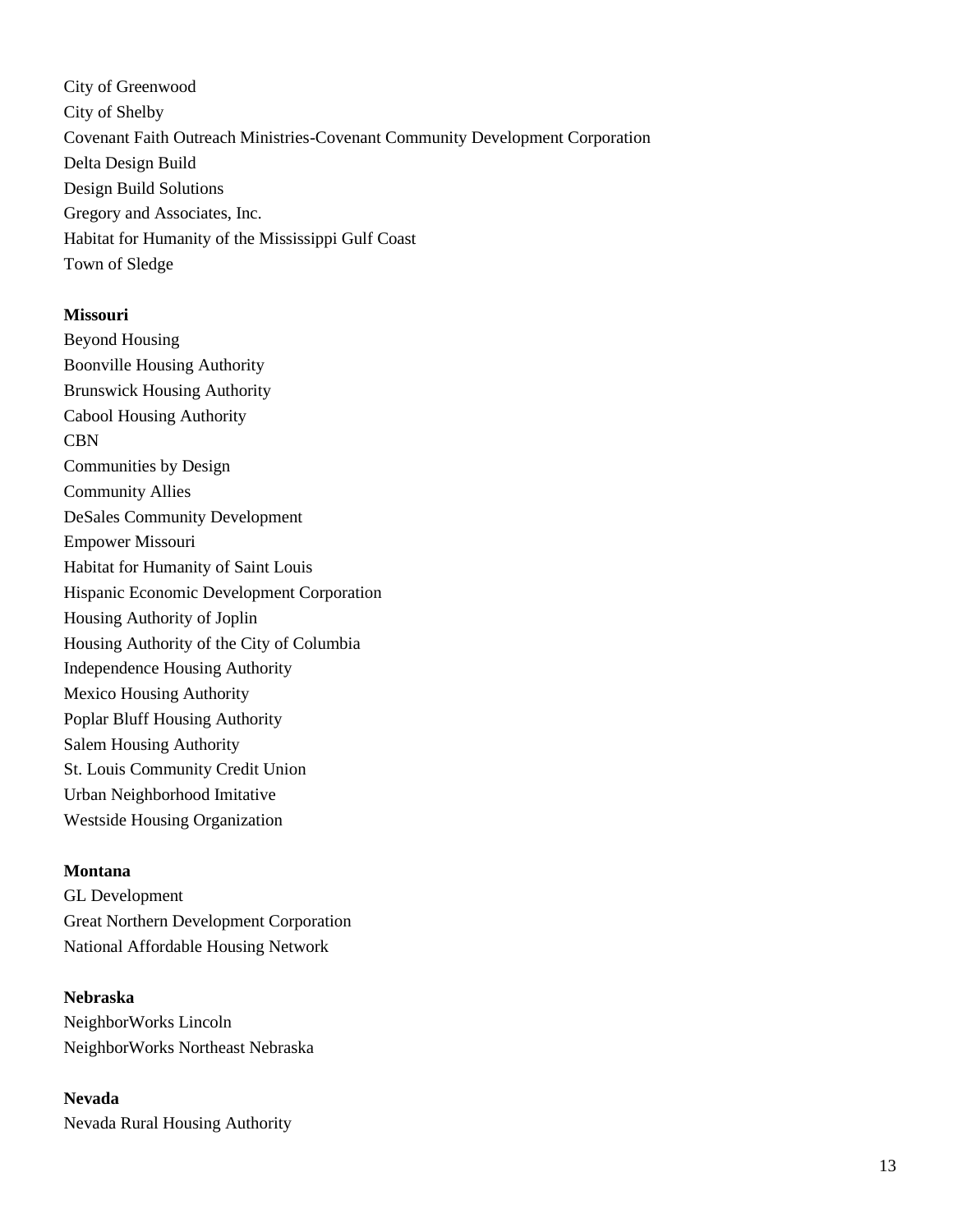## Praxis Consulting Group, LLC

### **New Hampshire**

AHEAD, Inc. Board of Aldermen Lakes Region Community Developers NeighborWorks Southern New Hampshire

#### **New Jersey**

Affordable Housing Alliance Artisin LLC Community Access Unlimited, Inc. Down Bottom Farms Newark Eden Autism Services Family Promise of Essex County, Inc. Family Promise of Morris County Family Promise of Warren County Habitat for Humanity of Camden County Habitat for Humanity of Paterson Habitat for Humanity Raritan Valley Homeless Solutions, Inc. Homes by TLC Housing Alliance of Morris County Housing Community Development Network of New Jersey Housing and Neighborhood Development Services, Inc. Hudson County La Casa de Don Pedro Mental Health Association of Essex and Morris, Inc. Neighborhood Assistance Office New Jersey HIV Housing Collaborative Pleasantville Housing and Redevelopment Corporation Region Nine Housing Corporation Shelter Providers Consortium The Affordable Homes Group, Inc. The Supportive Housing Association of New Jersey Urban League of Essex County

### **New Mexico**

B.Public Performance Prefab City of Las Cruces Pueblo de Cochiti Housing Authority Pueblo of Jemez Housing Authority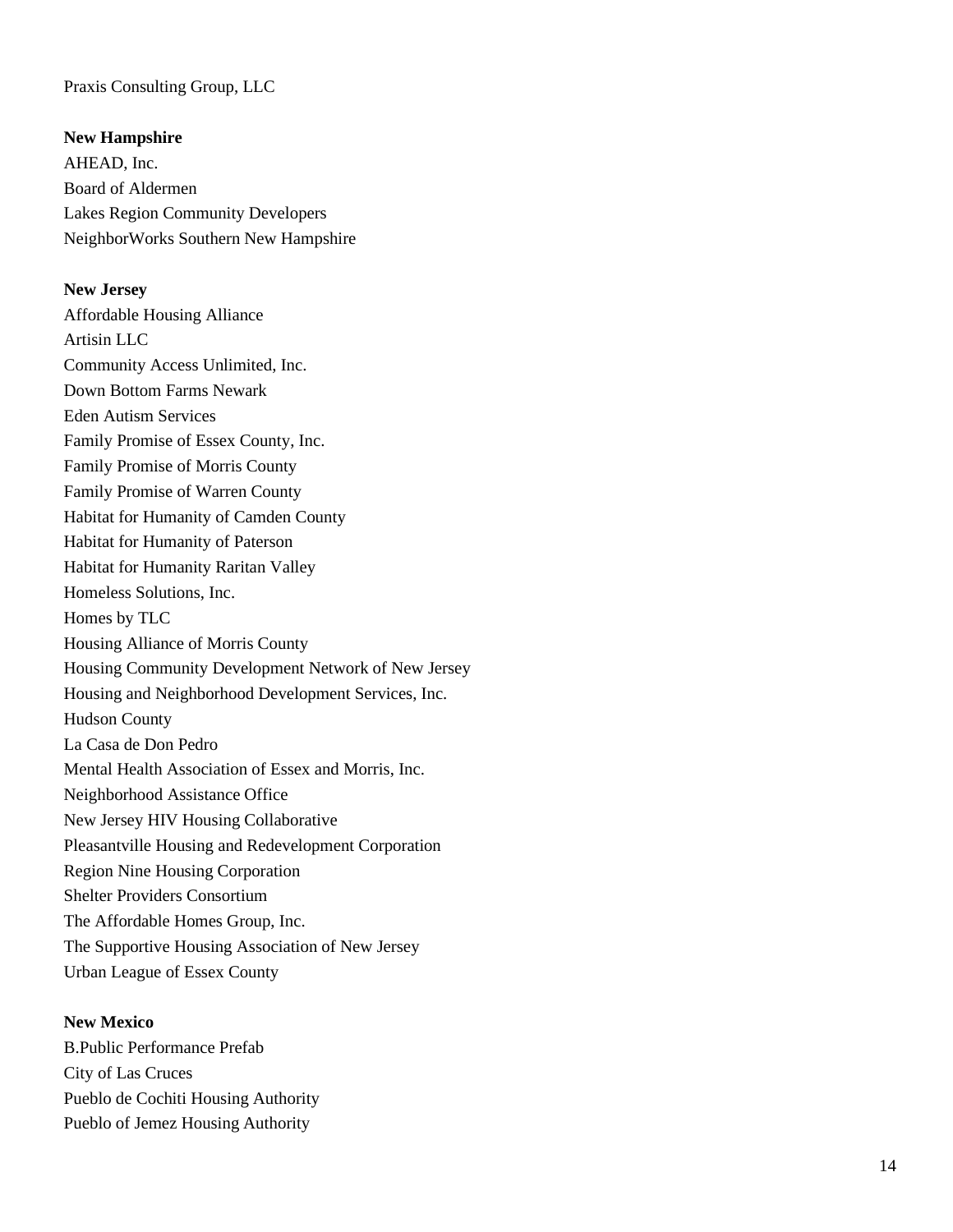Tierra Del Sol Housing Corporation YES Housing, Inc.

## **New York**

Affordable Housing Investors Council Better Housing for Tompkins County, Inc. CAMBA and CAMBA Housing Ventures Catskill Mountain Housing Church Women United in New York State Community Preservation Corporation Flower City Habitat Fordham Bedford Housing Corporation Habitat for Humanity Habitat for Humanity of Greater Newburgh Habitat for Humanity of New York City Habitat for Humanity of Ontario County Habitat for Humanity of Tompkins and Cortland Counties Hudson River Housing International WELL Building Institute Ithaca Neighborhood Housing Services League of Women Voters of Brookhaven Leviticus Alternative Fund National Organization of Wayne County New Destiny Housing Corporation New York Housing Conference PathStone Corporation Rochester Land Bank Corporation RUPCO, Inc. Rural Housing Opportunities Corporation Selfhelp Community Services The NHP Foundation Town of Hamburg, NY Town of Islip, Community Development Agency UNHS NeighborWorks HomeOwnership Center University Neighborhood Housing Program West Harlem Group Assistance, Inc. Wyandanch Community Development Corporation

### **North Carolina**

Affordable Housing Management, Inc. Apiary Community Consulting Communities United for Revitalization and Engagement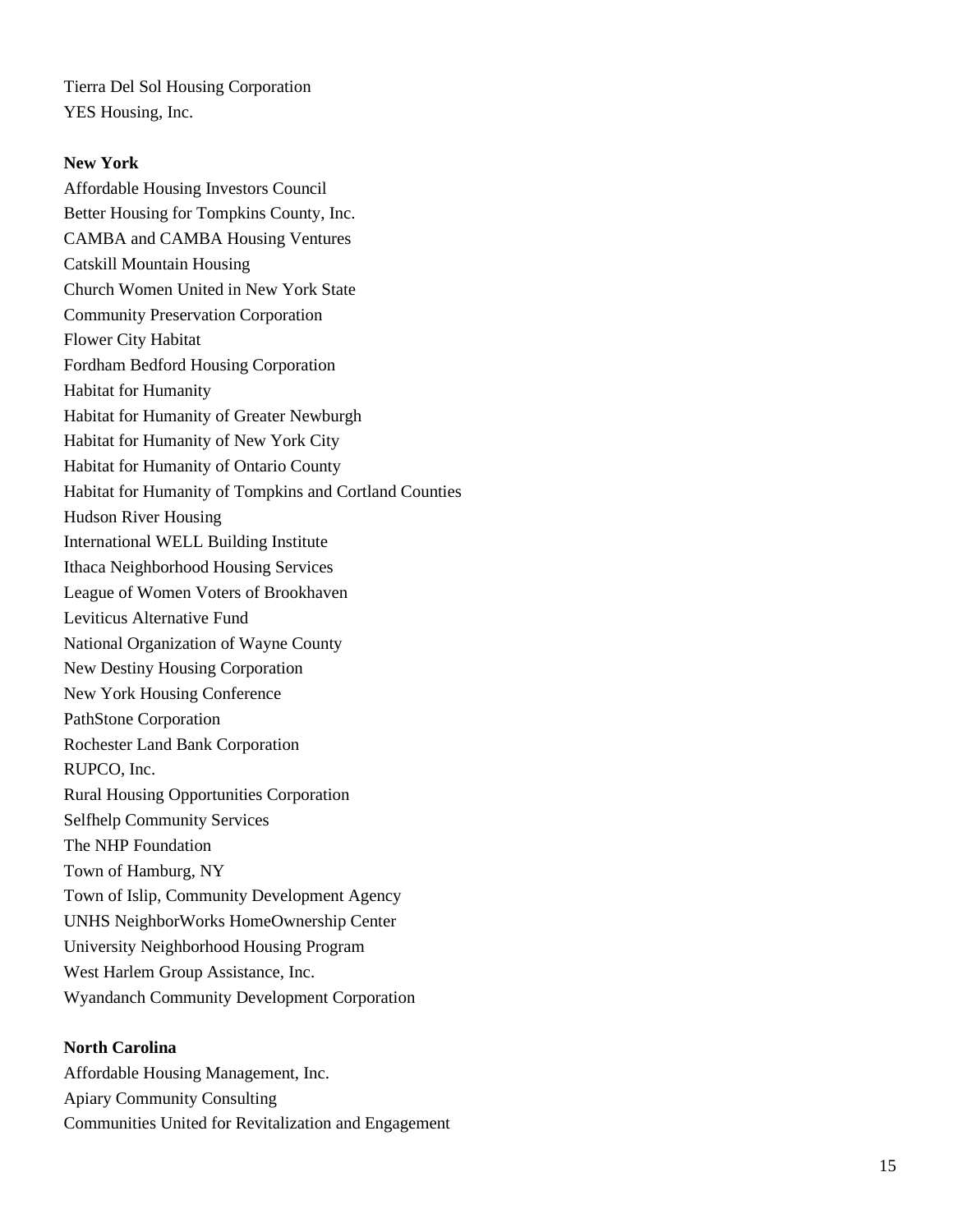DHIC, Inc.

DreamKey Partners, Inc. Habitat for Humanity of Caldwell County Habitat for Humanity of Charlotte Habitat for Humanity of Craven County Habitat for Humanity of Henderson County Habitat for Humanity of Orange County Habitat for Humanity of Union -Anson County Habitat for Humanity of Wake County Habitat for Humanity of Watauga County North Carolina Housing Coalition Reynoldstown Neighborhood Association The BTR Communities Group, LLC. WDT Development Western Carolina Community Action

**North Dakota**

Beyond Shelter, Inc. North Dakota Housing Finance Agency

## **Ohio**

Barbra Poppe & Associates Bellwether Enterprise City of Canton, Ohio Community Development Department City of Cleveland City of Columbus City of Euclid City of Hamilton City of Portsmouth City of Youngstown Cleveland Neighborhood Progress Columbus Empowerment Corporation Common Wealth, Inc. Community Action Agency of Columbiana County Community Action Commission of Fayette County Community Building Partnership of Stark County, Inc. Community Development for All People Community Housing Network County Corp County of Cuyahoga Defiance County Residential Housing, Inc. Detroit Shoreway Community Development Organization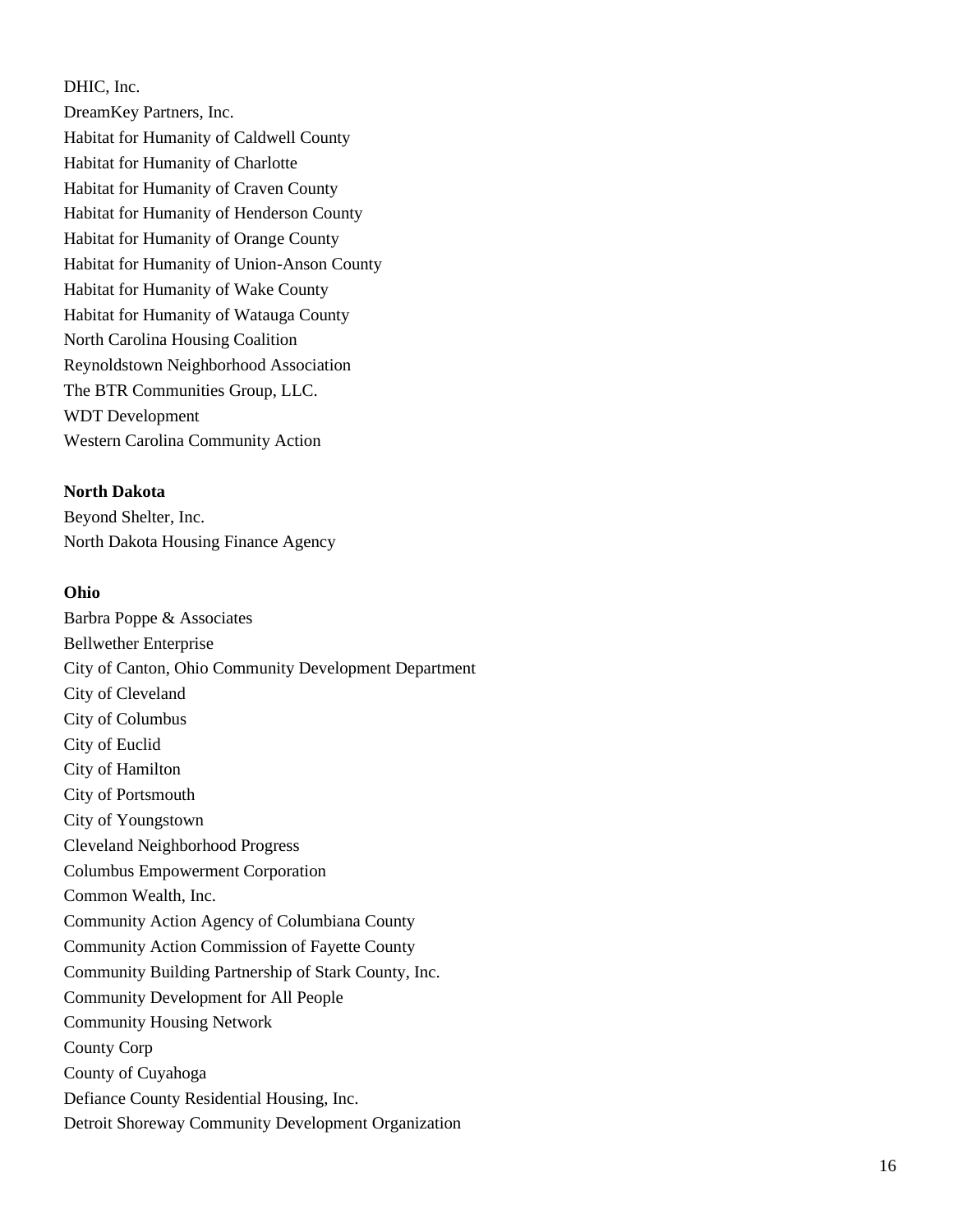EDEN, Inc. Fairfax Renaissance Development Corporation Famicos Foundation Gallia County Commission Great Lakes Community Action Partnership Habitat for Humanity Buckeye Ridge Habitat for Humanity of East Central Ohio Habitat For Humanity of Firelands Habitat for Humanity of Miami and Shelby Counties Habitat for Humanity of Mid Ohio Habitat for Humanity of Ohio Habitat for Humanity of the Lima Area Hamilton County Hancock Regional Planning Commission Homeport Homes On The Hill Community Development Corporation IFF JOVIS Kendal at Oberlin Lowenstein Development, LLC Lutheran Metropolitan Ministry Mahoning County Lead Hazard Program Massillon City Government McGregor Foundation Miami Valley Community Action Partnership Neighborhood Development Services Neighborhood Housing Partnership of Greater Springfield Neighborhood Housing Services of Hamilton, Inc. NeighborWorks Collaborative of Ohio North End Community Improvement Collaborative Ohio Capital Corporation for Housin g Ohio City Incorporated Ohio Community Development Corporation Association Over -the -Rhine Community Housing Parsons Avenue Redevelopment Corporation Rock of Faith Community Development Corporation Sisters of Charity Foundation of Cleveland Sisters of Charity Health System St. Mary Development Corporation Sunshine of Warren -Trumbull Area, Inc Supports to Encourage Low -income Families The ABCD, Inc.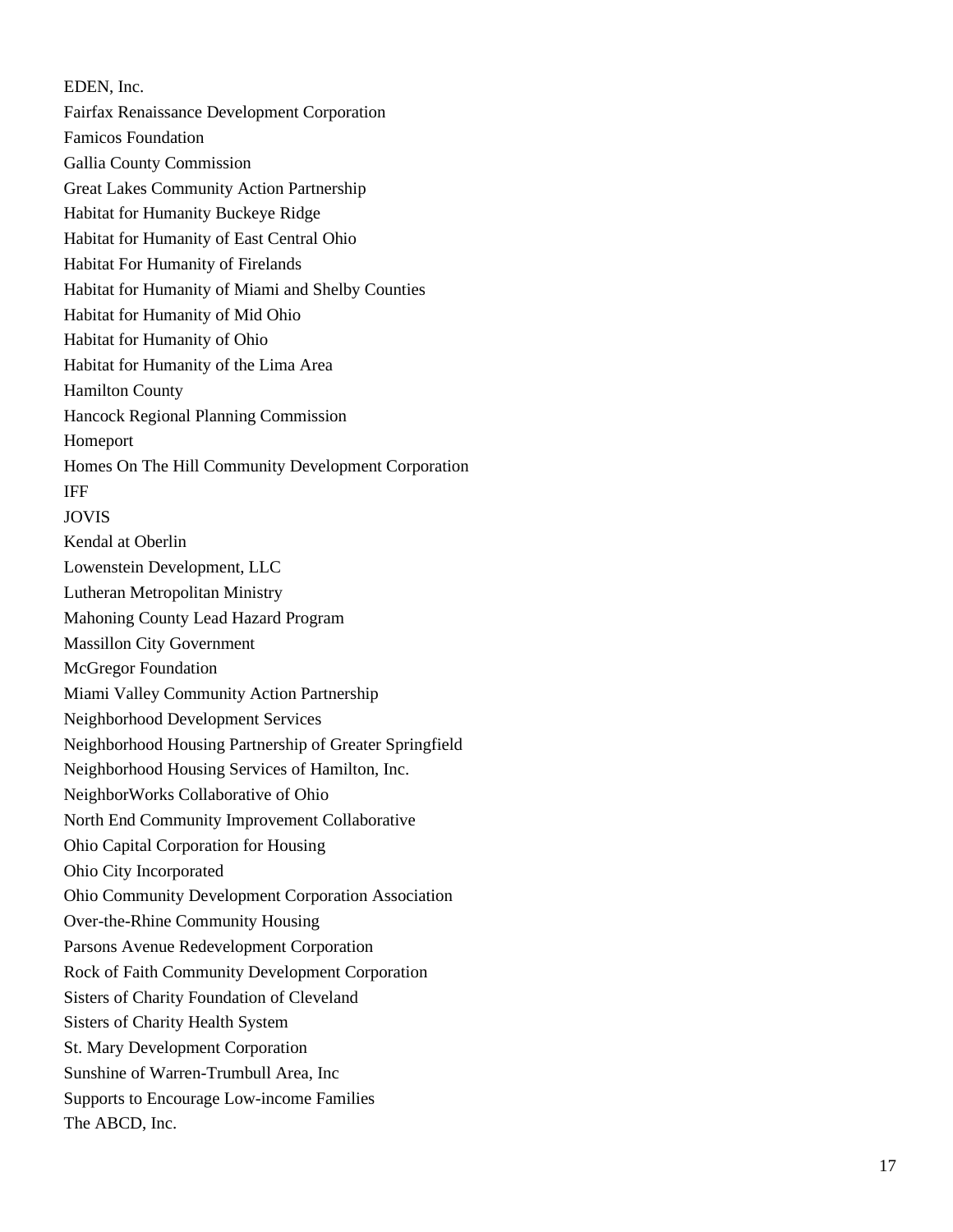The Center for Community Solutions Third Federal Foundation Transformations Community Development Corporatio n Tremont West Development Corporation United Way of Greater Cleveland Village Capital Corporation Walnut Hills Area Council Warren Redevelopment and Planning Corp Working in Neighborhoods Yellow Springs Home, Inc. Youngstown Neighborhood Development Corporation YWCA Dayton

#### **Oklahoma**

Center for Housing Solutions, Inc. Central Oklahoma Commercial Association of Real Estate Community Action Agency of Oklahoma City Habitat for Humanity of Oklahoma Habitat for Humanity of Tahlequah Area Mental Health Association Oklahoma Native American Housing Services, Inc. Neighbors for Equity and Solidarity in Tulsa Oklahoma Black Historical Research Project, Inc. Oklahoma City Housing Services Redevelopment Corporation TPS

### **Oregon**

CASA of Oregon Clackamas County DevNW Farmworker Housing Development Corporation Habitat for Humanity of Lincoln County Habitat for Humanity of the Portland Region Home Forward Housing Oregon NeighborWorks Umpqua Northwest Coastal Housing Northwest Housing Alternatives Northwest Pilot Project REACH Community Development Corporation ROSE Community Development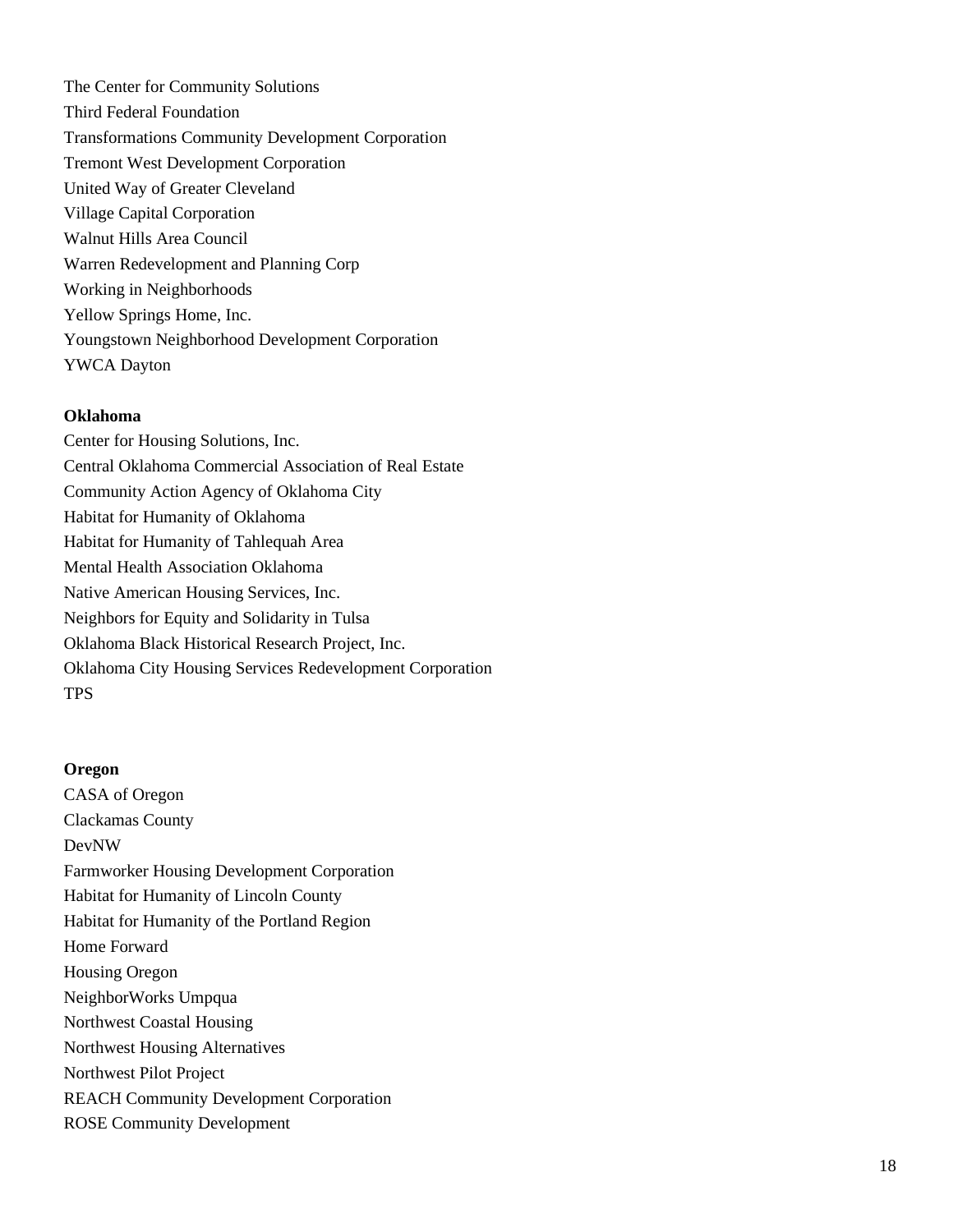Sabin Community Development Corporation Urban League of Portland

**Pennsylvania** Affordable Housing Advocates Berks Housing Opportunities, Inc. Borough of Bellevue Center for Independent Living of Central Pennsylvania Centre County Housing Authority Chester Community Improvement Project Cheyney University National Housing Corporation City of Sharon DBHIDS East Pittsburgh Borough Greater Community Development Corporation Habitat for Humanity of Bucks County Habitat for Humanity of Lancaster Lebanon HBCU National Community Developers & Divine Diva Studios Housing Alliance of Pennsylvania Housing Authority of the County of Beaver Mosaic Community Land Trust NeighborWorks Northeastern Pennsylvania NewCourtland Senior Services Pennsylvania Association of Housing & Redevelopment Agencies Philadelphia Association of Community Development Corporations Philadelphia Chinatown Development Corporation Pittsburgh Community Reinvestment Group Project HOME Redevelopment Authority of the City of Butler Redevelopment Authority of the County of Washington Revolutionary Vision Rodriguez Associates, Inc. The Redevelopment Authority of the City of Butler Threshold Housing Development, Inc. Township of South Park York Area Housing Group York City of Bureau of Housing Services

**Puerto Rico** One Stop Career Center of Puerto Rico

**Rhode Island** Amos House Housing Network of Rhode Island HousingWorks RI Local Initiatives Support Corporation - Rhode Island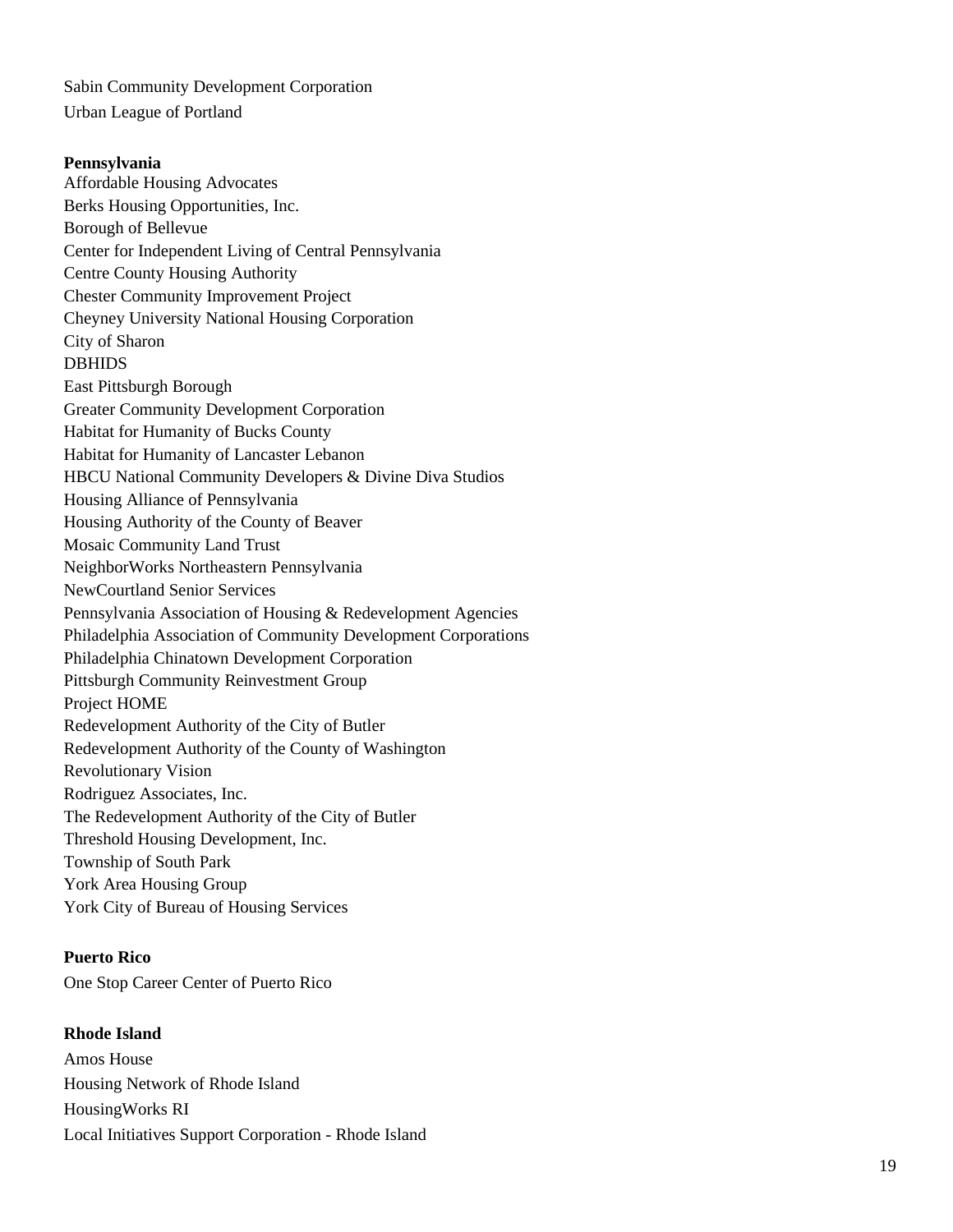NeighborWorks Blackstone River Valley Pawtucket Central Falls Development Corporation PCF Development, PCFD Providence Revolving Fund Rhode Island Housing South County Habitat for Humanity

### **South Carolina**

Affordable Upstate Allen Temple Community Economic Development Corp Graycliff Capital Development, LLC Greenville County Human Relations Greenville County Redevelopment Authority Greenville Homeless Alliance Habitat for Humanity of Abbeville McCormick Counties Habitat for Humanity of Anderson Habitat for Humanity of Central South Carolina Habitat for Humanity of Edisto Habitat for Humanity of Georgetown County Habitat for Humanity of Greenville County Habitat for Humanity of Horry County Habitat for Humanity of Kershaw County Habitat for Humanity of Laurens County Habitat for Humanity of Low Country Habitat for Humanity of Pickens County Habitat for Humanity of Spartanburg Habitat for Humanity of the Hilton Head Regional Habitat for Humanity of York County Homes of Hope, Inc. Parnell's Community Development Corporation Restoration 52, LLC Slater-Marietta Community Association South Carolina Association for Community Economic Development South Carolina Association of Habitat for Humanity South Carolina Community Loan Fund South Carolina Department of Commerce South Carolina UpLift Community Outreach Sterling Land Trust United Housing Connections Vision Educational Center West Greenville Neighborhood Association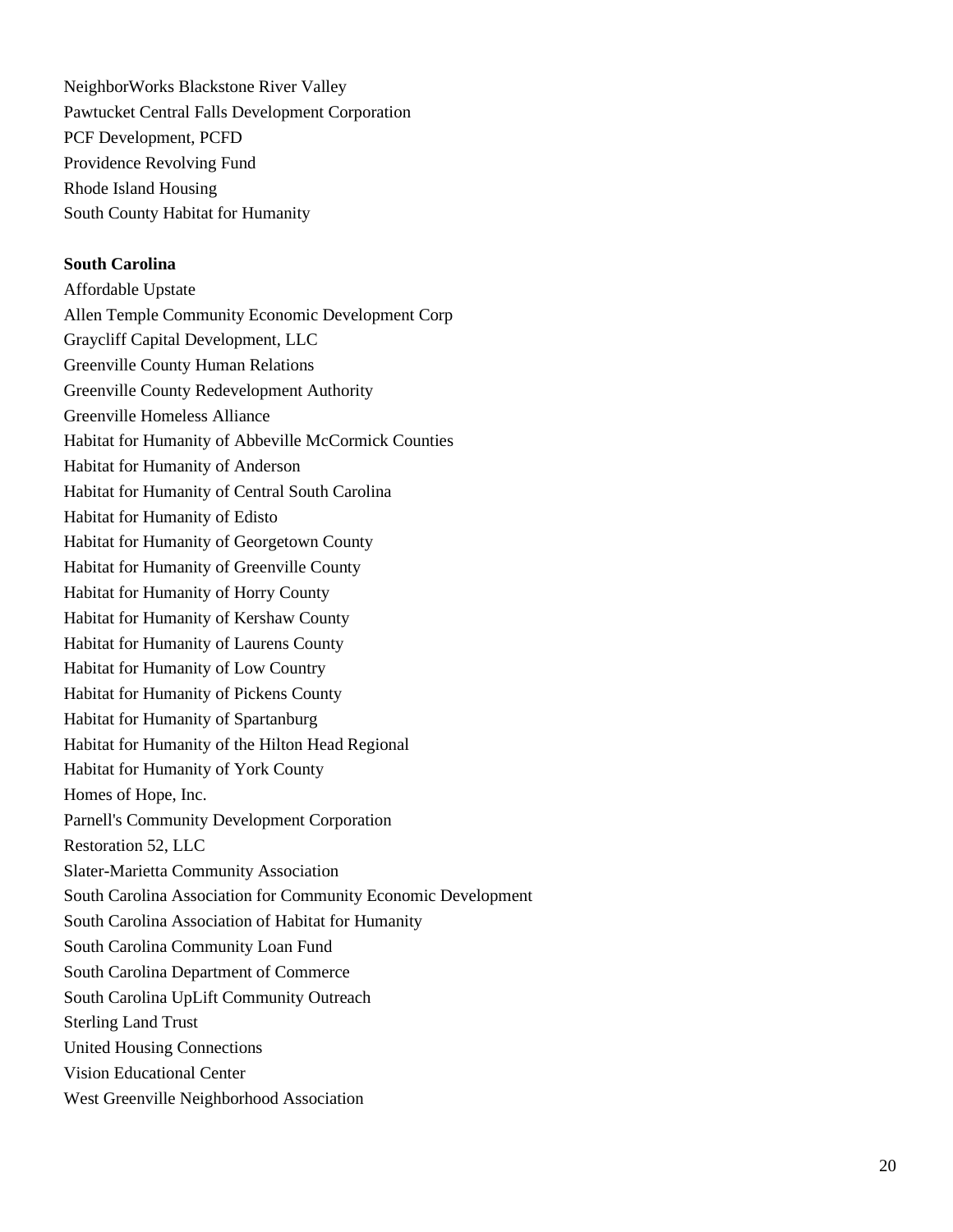## **South Dakota**

Sicangu Community Development Coalition

## **Tennessee**

Alcy Ball Development Corporation BLDG Memphis Blight Authority of Memphis, Inc. Building Memphis City of Memphis Clinch-Powell Resource Conservation & Development, Inc. Frayser Community Development Corporation Greater Whitehaven Economic Redevelopment Corporation Habitat for Humanity of Greater Chattanooga Area Habitat for Humanity of Greater Memphis Knox Housing Partnership, Inc. Local Initiatives Support Corporation-Memphis Memphis Housing Authority NHO Management, Inc. Parkway Village Library Tennessee Department of Economic and Community Development Tennessee's Community Assistance Corporation The Works, Inc. United Housing, Inc.

## **Texas**

Avenue Community Development Corporation City of Austin, Housing and Planning Department City of Odessa Come Dream. Come Build. Crowell Housing Authority East Texas Council of Governments Fifth Ward Community Redevelopment Corporation Gallilee Community Development Corporation Habitat for Humanity of Houston Habitat for Humanity of the Dallas Area Henry and Associates Hidalgo County Housing Authority of the City of Cromwell Housing Channel Leon County Government Mark-Dana Corporation Neighborhood Housing Services of San Antonio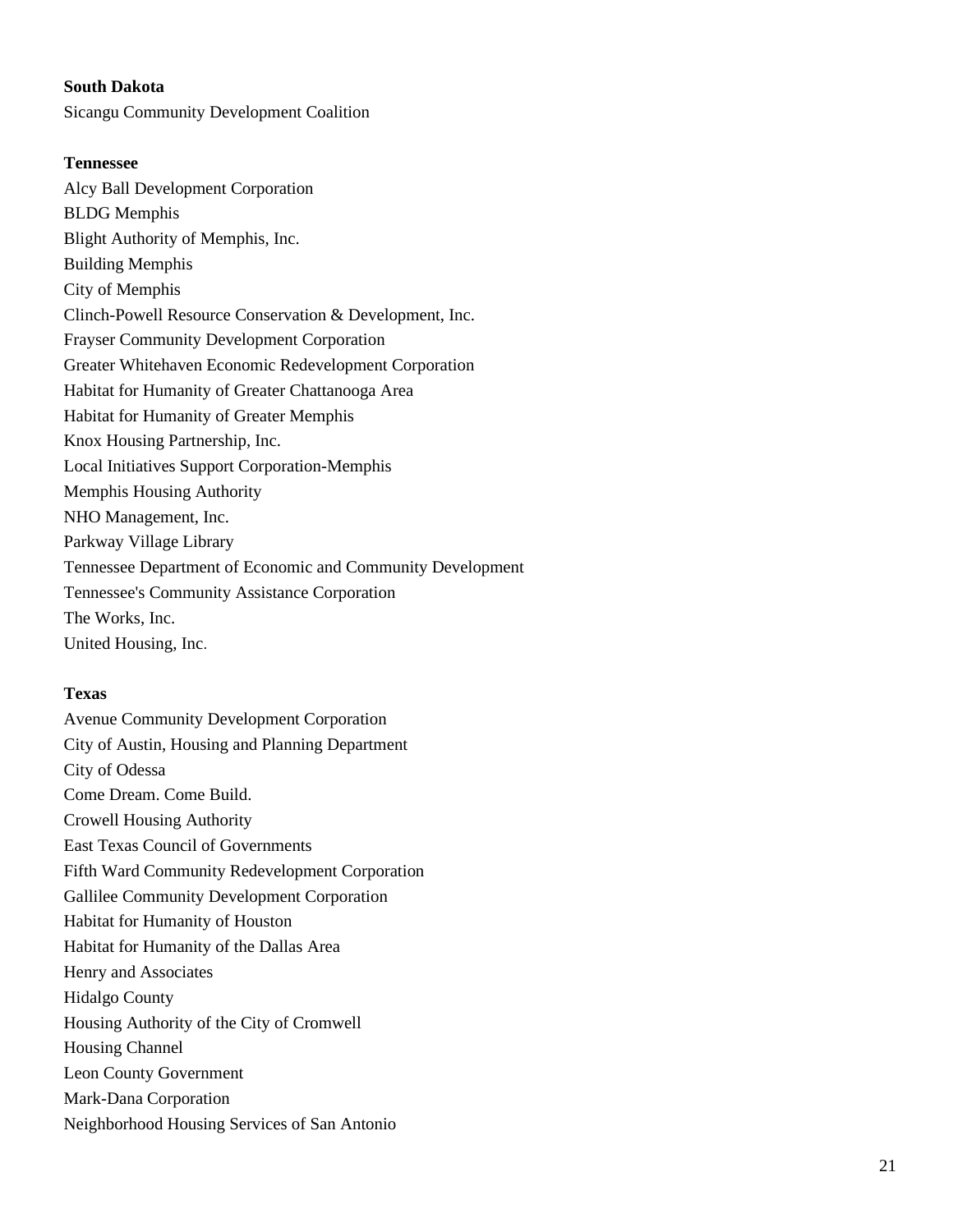New Hope Housing, Inc. PV Community Development Corporation Southern Dallas Progress Community Development Corporation SouthFair Community Development Corporation Stoneleaf Companies Texas Association of Community Development Corporations Texas Association of Local Housing Finance Agencies Texas Homeless Network tobias360

### **Utah**

Habitat for Humanity of Salt Lake Valley Habitat for Humanity of Southwest Utah Habitat for Humanity Rutherford County NeighborWorks Mountain Country Home Solutions Self-Help Homes

### **Virginia**

Arlington Partnership for Afforrdable Housing Blue Ridge Independent Living Center Bristol Redevelopment & Housing Authority Community Housing Partners Habitat for Humanity of Fauquier Habitat for Humanity of Northern Virginia Habitat for Humanity of Peninsula & Greater Williamsburg Habitat for Humanity of Piedmont Habitat for Humanity of the Richmond Metropolitan Area Harrisonburg Redevelopment and Housing Authority Housing Opportunities Made Equal of Virginia Newport News Redevelopment Authority Norfolk Redevelopment and Housing Authority Northern Shenandoah Valley Regional Commission Piedmont Housing Alliance Rebuilding Together Alexandria RECONOMICS Institute Rush Homes, Inc. Virginia Equal Housing Foundation Virginia Housing Alliance Wesley Housing Development Corporation West Piedmont Planning District Commission

#### **Vermont**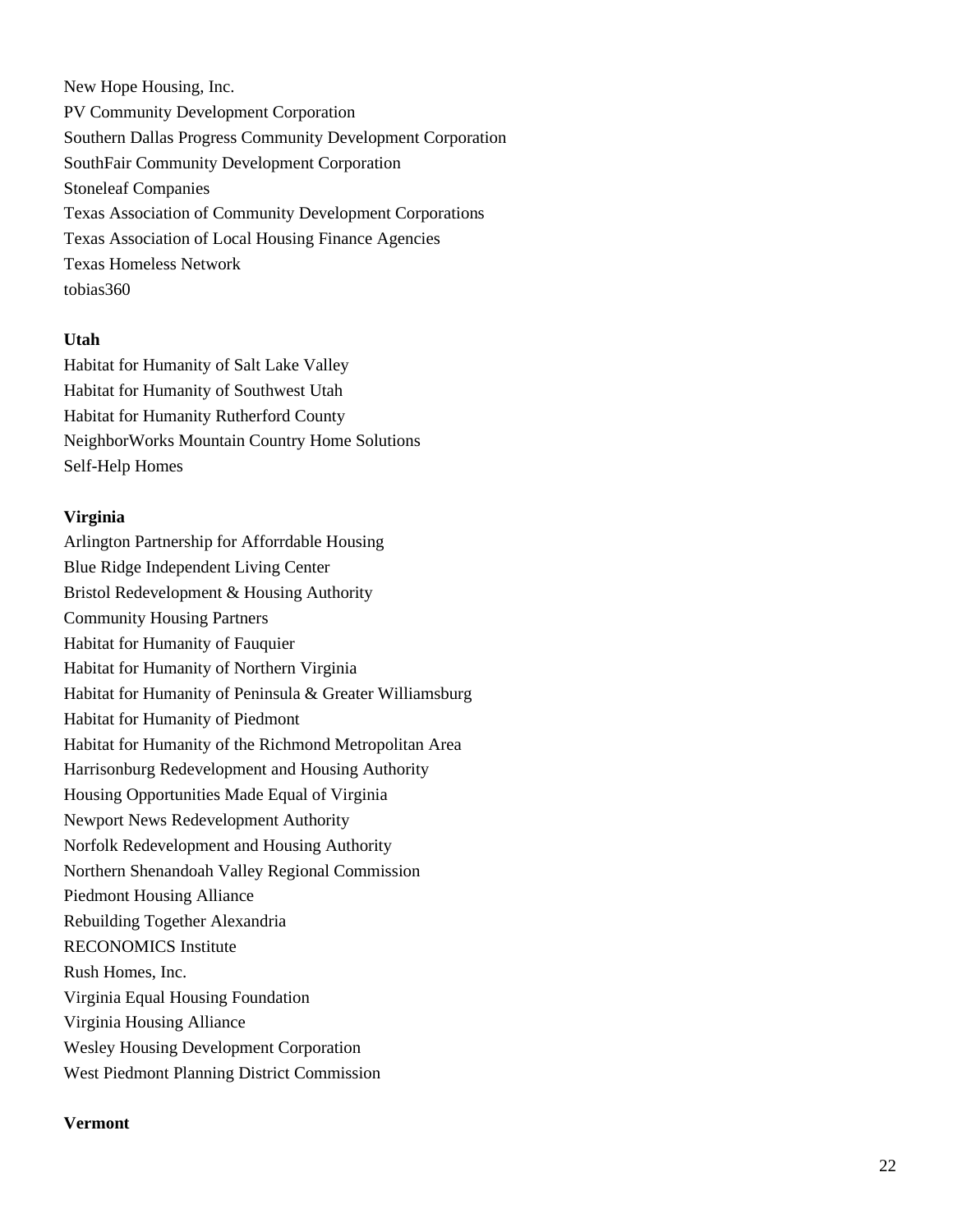Another Way Brattleboro Area Affordable Housing Corp. Cathedral Square Corporation Champlain Housing Trust Disability Rights Vermont John Graham Housing & Services Lamoille Housing Partnership Vermont Affordable Housing Coalition Vermont Housing & Conservation Board Vermont Legal Aid Windham & Windsor Housing Trust

#### **Washington**

Catholic Charities Housing Services Catholic Community Services of Western Washington City of Tacoma Community House Mental Health Agency Equity Alliance of Washington Habitat for Humanity of Seattle -King County Habitat for Humanity of South Puget Sound Homage Homes and Hope Community Land Trust Housing Authority of Snohomish County Housing Consortium of Everett & Snohomish County Housing Development Consortium of Seattle - King County Housing Hope Properties Housing Resources Bainbridge Interfaith Family Shelter Kennewick Housing Authority King County Low Income Housing Institute McLoughlin & Associates LLC **MSC** Olympic Community Action Programs OPAL Community Land Trust Partners for Rural Washington Providence Health and Services Roosevelt Neighborhood Association SouthEast Effective Development Tacoma -Pierce County Affordable Housing Consortium Third Place design co -operative TWG Development